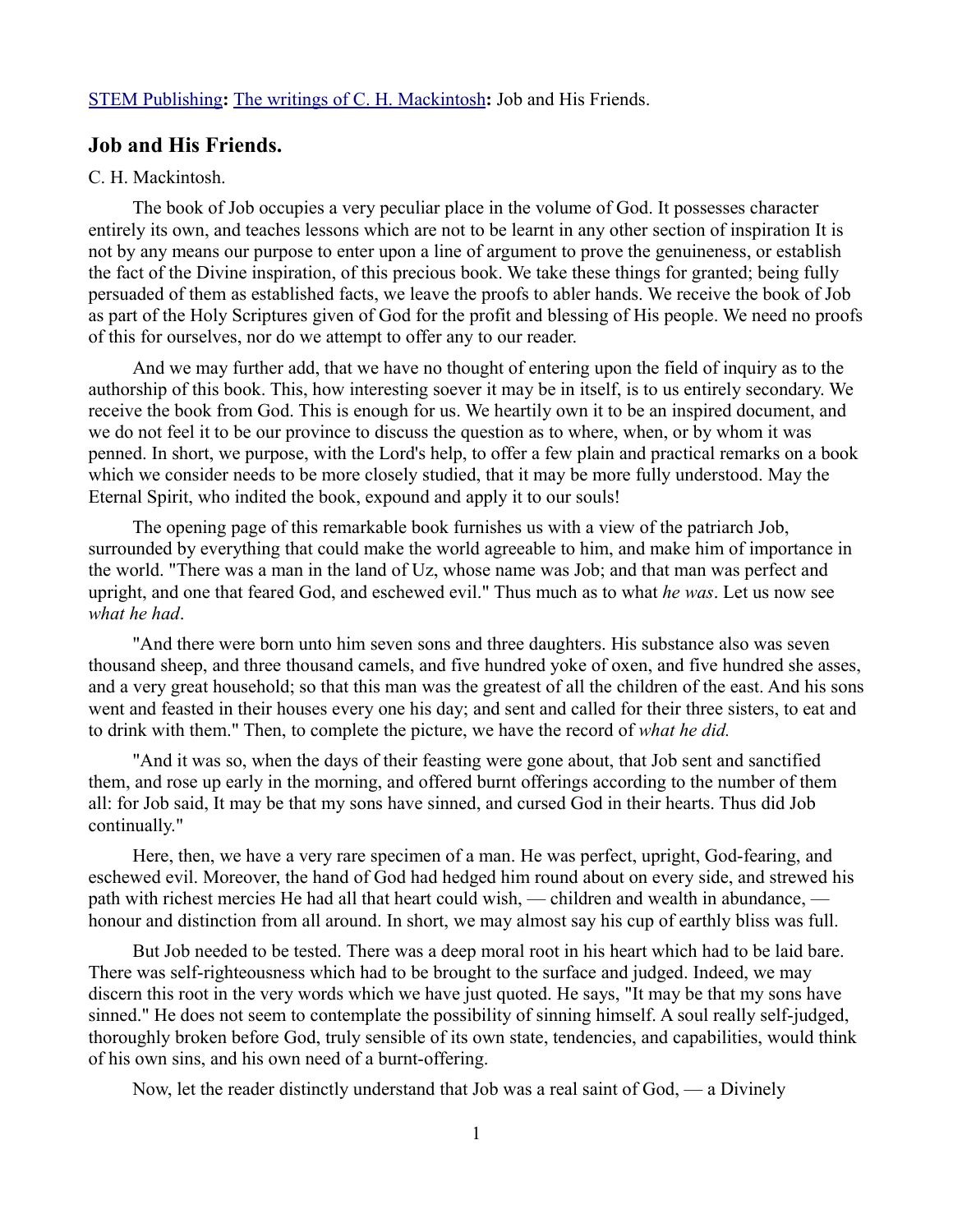quickened soul, — a possessor of Divine and eternal life. We cannot too strongly insist upon this. He was just as truly a man of God in the first chapter as he was in the forty-second. If we do not see this, we shall miss one of the grand lessons of the book. Job 1: 8 establishes this point beyond all question. "And the Lord said unto Satan, Hast thou considered my servant Job, that there is none like him in the earth, a perfect and an upright man, one that feareth God and escheweth evil?"

But, with all this, Job had never sounded the depths of his own heart. He did not know himself: He had never really grasped the truth of his own utter ruin and total depravity. He had never learnt to say, "I know that in me, that is in my flesh, dwelleth no good thing." This point must be seized, or the book of Job will not be understood. We shall not see the specific object of all those deep and painful exercises through which Job was called to pass, unless we lay hold of the solemn fact that his conscience had never been really in the Divine presence, — that he had never seen himself in the light, — never measured himself by a Divine standard, — never weighed himself in the balances of the sanctuary.

If the reader will turn for a moment to Job 29, he will find a striking proof of what we assert. He will there see distinctly what a strong and deep root of self-complacency there was in the heart of this dear and valued servant of God; and how this root was nourished by the very tokens of Divine favour with which he was surrounded. This chapter is a pathetic lament over the faded light of other days; and the very tone and character of the lament prove how necessary it was that Job should be stripped of everything, in order that he might learn himself in the searching light of the Divine presence.

Let us hearken to his words.

"Oh that I were as in months past, as in the days when God preserved me; when His candle shined upon my head, and when by His light I walked through darkness; as I was in the days of my youth, when the secret of God was upon my tabernacle; when the Almighty was yet with me, when my children were about me; when I washed my steps with butter, and the rock poured me out rivers of oil; when I went out to the gate through the city; when I prepared my seat in the street! The young men saw me, and hid themselves: and the aged arose, and stood up. The princes refrained talking, and laid their hand on their mouth. The nobles held their peace, and their tongue cleaved to the roof of their mouth. When the ear heard me, then it blessed me; and when the eye saw me, it gave witness to me: because I delivered the poor that cried, and the fatherless, and him that had none to help him. The blessing of him that was ready to perish came upon me: and I caused the widow's heart to sing for joy. I put on righteousness, and it clothed me: my judgment was as a robe and a diadem. I was eyes to the blind, and feet was I to the lame. I was a father to the poor: and the cause which I knew not I searched out. And I brake the jaws of the wicked, and plucked the spoil out of his teeth. Then I said, I shall die in my nest, and I shall multiply my days as the sand. My root was spread out by the waters, and the dew lay all night upon my branch. My glory was fresh in me, and my bow was renewed in my hand. Unto me men gave ear, and waited, and kept silence at my counsel. After my words they spake not again; and my speech dropped upon them. And they waited for me as for the rain; and they opened their mouth wide as for the latter rain. If I laughed on them, they believed it not; and the light of my countenance they cast not down. I chose out their way, and sat chief, and dwelt as a king in the army, as one that comforteth the mourners. But now they that are younger than I have me in derision, whose fathers I would have disdained to have set with the dogs of my flock."

This, truly, is a most remarkable utterance. We look in vain for any breathings of a broken and a contrite spirit here. There are no evidences of self-loathing, or even of self-distrust. We cannot find so much as a single expression of conscious weakness and nothingness. In the course of this single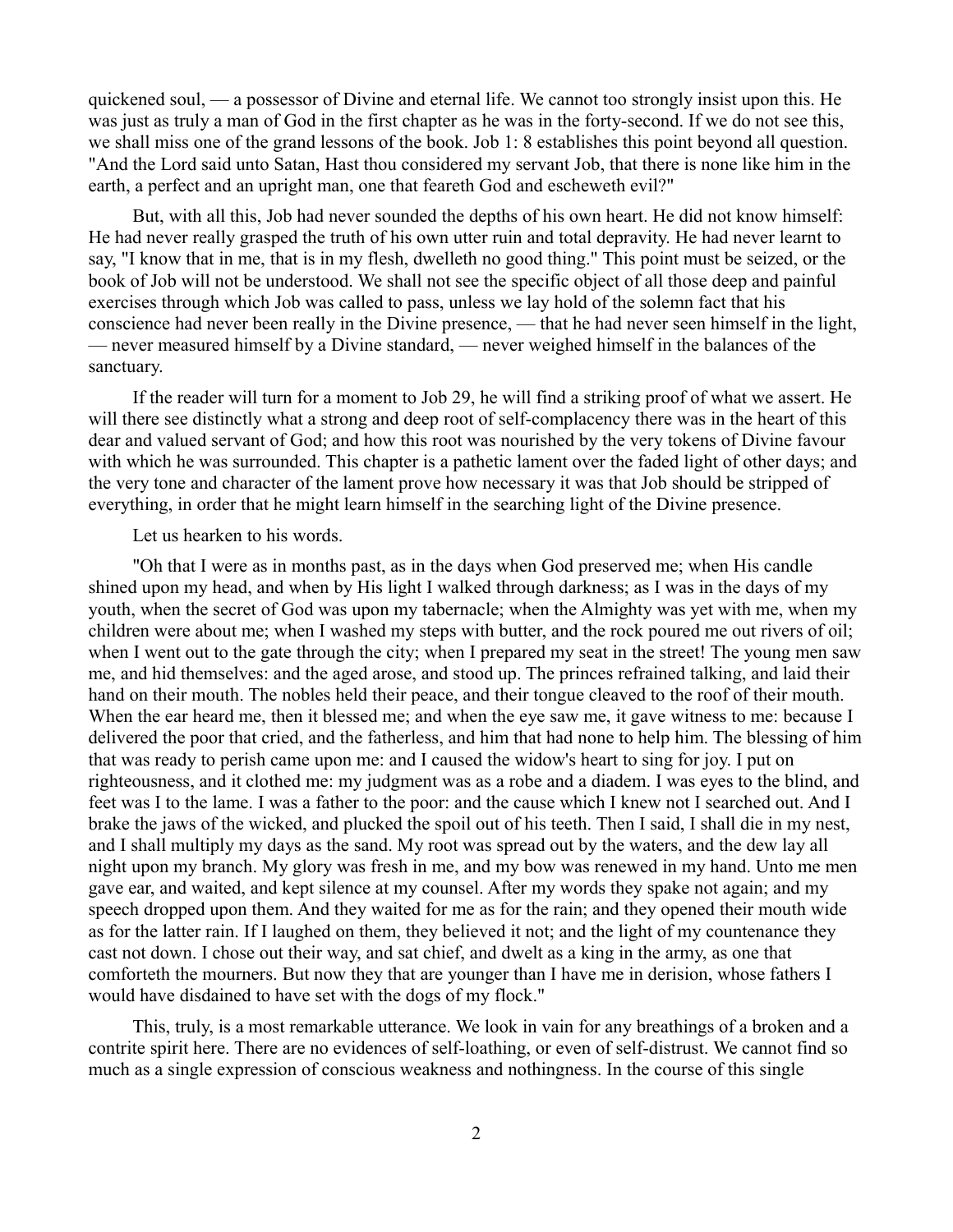chapter, Job refers to himself more than forty times, while the references to God are but five. It reminds us of the seventh of Romans, by the predominance of "I;" but there is this immense difference, that, in the seventh of Romans, "I" is a poor, weak, good-for-nothing, wretched creature in the presence of the holy law of God; whereas, in Job 29, "I" is a most important, influential personage admired and almost worshipped by his fellows.

Now Job had to be stripped of all this; and when we compare Job 29 with Job 30 we can form some idea of how painful the process of stripping must have been. There is peculiar emphasis in the words, "*But now*." Job draws a most striking contrast between his past and his present. In Job 30 he is still occupied with himself. It is still "I;" but ah! how changed. The very men who flattered him in the day of his prosperity, treat him with contempt in the day of his adversity. Thus it is ever in this poor, false, deceitful world, and it is well to be made to prove it. All must, sooner or later, find out the hollowness of the world, — the fickleness of those who are ready to cry out "hosanna" today, and "crucify Him" tomorrow. Man is not to be trusted. It is all very well while the sun shines; but wait till the nipping blasts of winter come, and then you will see how far nature's fair promises and professions can be trusted. When the prodigal had plenty to spend, he found plenty to share his portion; but when he began to be in want, "no man gave unto him."

Thus it was with Job in Job 30. But be it well remembered, that there is very much more needed than the stripping of self, and the discovery of the hollowness and deceitfulness of the world. One may go through all these, and the result be merely chagrin and disappointment. Indeed it can be nothing more if God be not reached. If the heart be not brought to find its all-satisfying, portion in God, then a reverse of fortune leaves it desolate; and the discovery of the fickleness and hollowness of men fills it with bitterness. This will account for Job's language in Job 30. "But now they that are younger than I have me in derision, whose fathers I would have disdained to have set with the dogs of my flock." Was this the spirit of Christ? Would Job have spoken thus at the close of the book? He would not. Ah! no, reader; when once Job got into God's presence, there was an end to the egotism of Job 29 and the bitterness of Job 30.

{The reader will bear in mind that, while it is the Holy Ghost who records what Job and his friends said, yet we are not to suppose that they spoke by inspiration.}

But hear Job's further outpourings. "They were children of fools, yea, children of base men; they were viler than the earth. And now am I their song, yea, I am their by-word. They abhor me, they flee far from me, and spare not to spit in my face. Because He hath loosed my cord, and afflicted me, they have also let loose the bridle before me. upon my right hand rise the youth; they push away my feet, and they raise up against me the ways of their destruction. They mar my path, they set forward my calamity, they have no helper. They came upon me as a wide breaking in of waters: in the desolation they rolled themselves upon me."

Now all this, we may truly say, is very far short of the mark. Lamentations over departed greatness, and bitter invectives against our fellowmen, will not do the heart much good; neither do they display aught of the spirit and mind of Christ, nor bring glory to His holy name. When we turn our eyes toward the blessed Lord Jesus we see something wholly different. That meek and lowly One met all the rebuffs of this world, all the disappointments in the midst of His people Israel, all the unbelief and folly of His disciples, with an, "Even so, Father." He was able to retire from the rebuffs of men into His resources in God, and then to come forth with those balmy words, "Come unto me . . . and I will give you rest." No chagrin, no bitterness, no harsh invectives, nothing rough or unkind, from that gracious Saviour who came down into this cold and heartless world to manifest the perfect love of God, and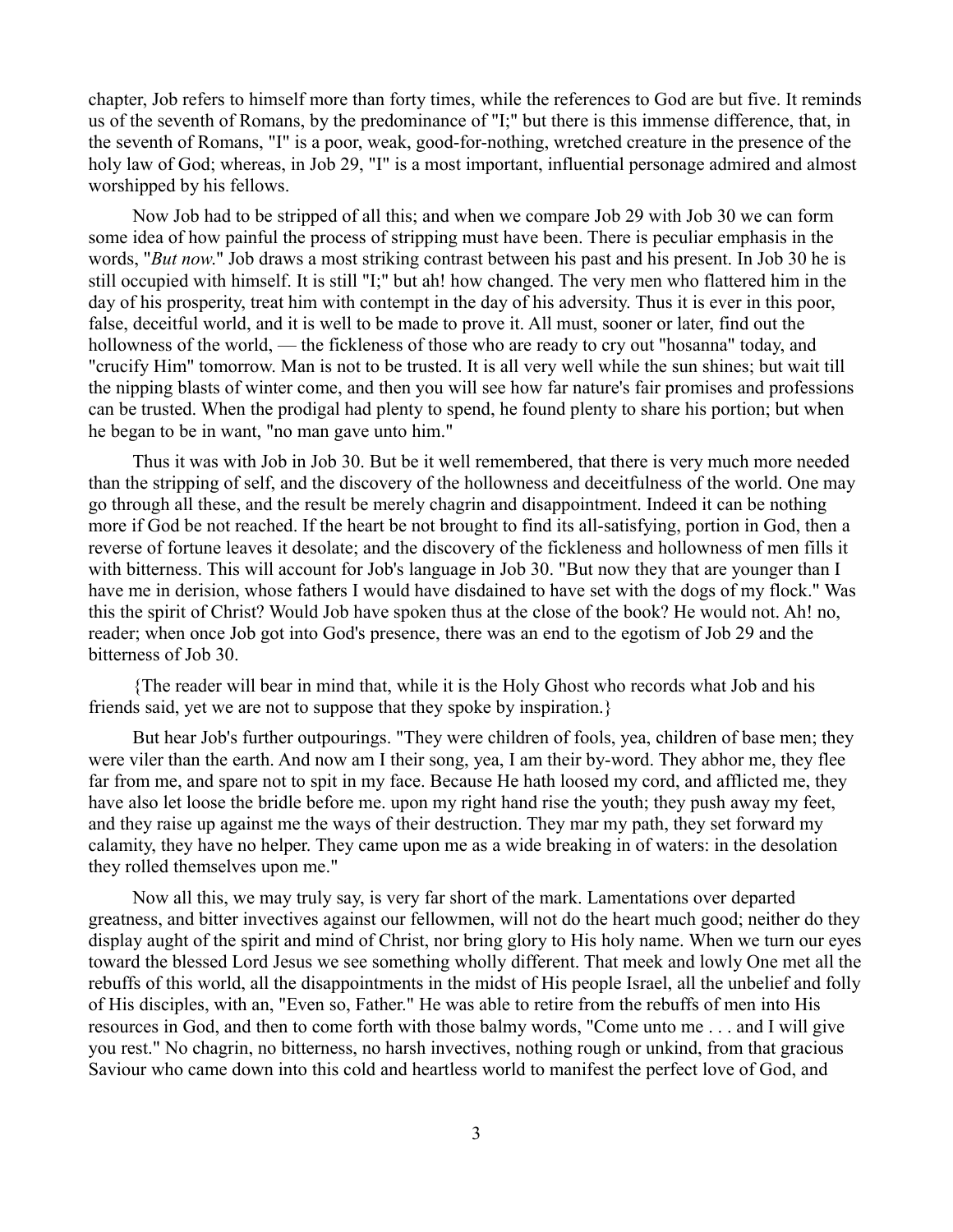who pursued His path of service spite Or all man's perfect hatred.

But the fairest and best of men must retire into the shade when tested by the perfect standard of the life of Christ. The light of His moral glory makes manifest the defects and blemishes of even the most perfect of the sons of men. "In all things He must have the pre-eminence." He stands out in vivid contrast with even a Job or a Jeremiah in the matter of patient submission to all that He was called upon to endure. Job completely breaks down under his heavy trials. He not only pours forth a torrent of bitter invective upon his fellows, but actually curses the day of his birth. "After this opened Job his mouth and cursed his day. And Job spake and said, Let the day perish wherein I was born, and the night in which it was said, There is a manchild conceived" (Job 3: 1-3).

We notice the self-same thing in Jeremiah — that blessed man of God. He, too, gave way beneath the heavy pressure of his varied and accumulated sorrows, and gave vent to his feelings in the following bitter accents: "Cursed be the day wherein I was born; let not the day wherein my mother bare me be blessed. Cursed be the man who brought tidings to my father, saying, A man-child is born unto thee; making him very glad. And let that man be as the cities which the Lord overthrew, and repented not; and let him hear the cry in the morning, and the shouting at noontide. *Because he slew me not from the womb*; or that my mother might have been my grave, and her womb to be always great with me. Wherefore came I forth out of the womb to see labour and sorrow, that my days should be consumed with shame?" (Jer. 20: 14-18)

What language is here! Only think of cursing the man that brought tidings of his birth! cursing him because he had not slain him! All this, both in the prophet and the patriarch, contrasts strong]y with the meek and lowly Jesus of Nazareth. 'That spotless One passed through deeper sorrows and more in number than all His servants put together; but not one murmuring word ever escaped His lips. He patiently submitted to all; and met the darkest hour with such words as these, "The cup which my Father hath given me, shall I not drink it?" Blessed Lord Jesus, Son of the Father, we adore Thee! We bow down at Thy feet, lost in wonder, love, and praise, and own Thee Lord of all! — the fairest among ten thousand, and the altogether lovely.

There is no more fruitful field of study than that which is opened before us in the history of God's dealings with souls. It is full of interest, and abounds in instruction and profit. One grand object in those dealings is to produce real brokenness and humility — to strip us of all false righteousness, empty us of all self-confidence, and teach us to lean wholly upon Christ. All have to pass through what may be called the process of stripping and emptying. With some this process precedes, with others it follows, conversion or the new birth. Many are brought to Christ through deep ploughings and painful exercises of heart and conscience — exercises extending over years, often over the whole lifetime. Others, on the contrary, are brought with comparatively little exercise of soul. They lay hold, speedily, of the glad tidings of forgiveness of sins through the atoning death of Christ, and are made happy at once. But the stripping and emptying come afterwards, and, in many cases, cause the soul to totter on its foundation, and almost to doubt its conversion.

This is very painful, but very needful. The fact is, self must be learnt and judged, sooner or later. If it be not learnt in communion with God, it must be learnt by bitter experience in failures and falls. "No flesh shall glory in God's presence;" and we must all learn our utter powerlessness, in every respect, in order that we may taste the sweetness and comfort of the truth, that Christ is made of God unto us wisdom, righteousness, sanctification, and redemption. God will have *broken material*. Let us remember this. It is a solemn and necessary truth "Thus saith the high and lofty One that inhabiteth eternity, whose name is Holy: I dwell in the high and holy place, with him also that is of a contrite and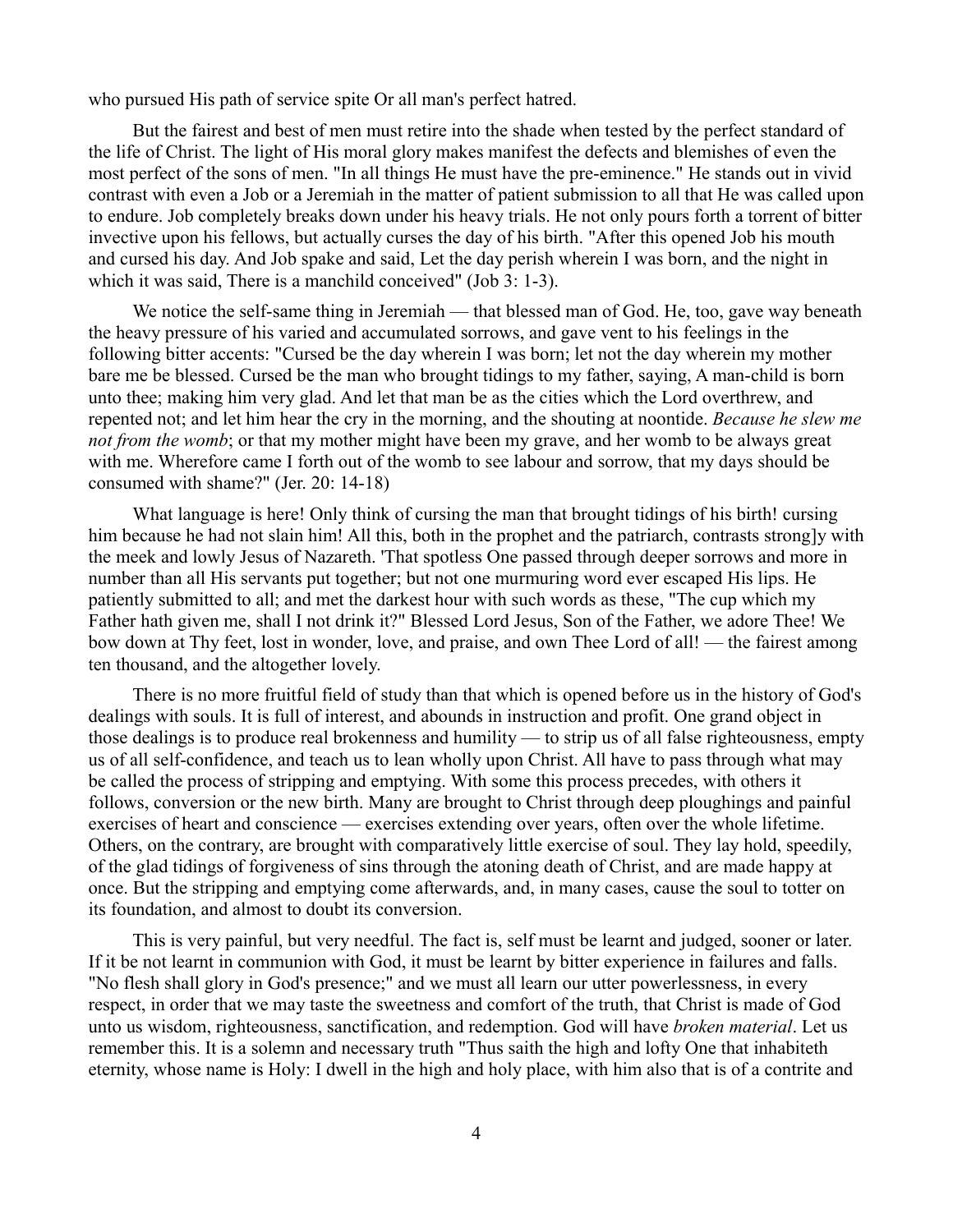humble spirit, to revive the spirit of the humble, and to revive the heart of the contrite ones." And again, "Thus saith the Lord, The heaven is my throne, and the earth is my footstool: where is the house that ye build unto me? and where is the place of my rest? For all those things hath mine hand made, and all those things have been, saith the Lord: but to this man will I look, even to him that is poor and of a contrite spirit, and trembleth at my word" (Isa. 57: 15; Isa. 66: 1, 2).

These are seasonable words for all of us. One special want of the present moment is brokenness of Spirit. Nine-tenths of our trouble and difficulty may be traced to this want. It is marvellous how we get on from day to day,  $\frac{d}{dx}$  in the family, in the assembly, in the world, in our entire practical life, when *self* is subdued and mortified. A thousand things which else would prove more than a match for our hearts are esteemed as nothing, when our souls are in a truly contrite state. We are enabled to bear reproach and insult, to overlook slights and affronts, to trample upon our crotchets, predilections, and prejudices, to yield to others where weighty principle is not involved, to be ready to every good work, to exhibit a genial large-heartedness in all our dealings, and an elasticity in all our moral movements which so greatly tend to adorn the doctrine of God our Saviour. How often, alas! it is otherwise with us. We exhibit a stiff, unyielding temper; we stand up for our rights; we maintain our interests; we look after our own things; we contend for our own notions. All this proves, very clearly, that self is not habitually measured and judged in the presence of God.

But, we repeat — and with emphasis — God will have broken material. He loves us too well to leave us in hardness and unsubduedness; and hence it is that He sees fit to pass us through all sorts of exercises in order to bring us into a condition of soul in which He can use us for His own glory. The will must be broken; self-confidence, self-complacency, and self-importance must be cut up by the roots. God will make use of' the scenes and circumstances through which we have to pass, the people with whom we are associated in daily life, to discipline the heart and subdue the will. And, further, He will deal with us directly Himself, in order to bring about these great practical results.

All this comes out with great distinctness in the book of Job, and gives a wonderful interest and charm to its pages. It is very evident that Job needed a severe sifting. Had he not needed it, we may rest assured the gracious, loving Lord would not have passed him through it. It was not for nothing that He let Satan loose upon His dear servant. We may say, with fullest confidence, that nothing but the most stern necessity would have led Him to adopt such a line of action. God loved Job with a perfect love; but it was a wise and faithful love; a love that could take account of everything, and, looking below the surface, could see the deep moral roots in the heart of His servant — roots which Job had never seen, and, therefore, never judged. What a mercy to have to do with such a God! to be in the hands of One who will spare no pains in order to subdue everything in us which is contrary to Himself, and to bring out in us His own blessed image!

But, beloved reader, is there not something profoundly interesting in the fact that God can even make use of Satan as an instrument in the discipline of His people? We see this in the case of the apostle Peter, as well as in that of the patriarch Job. Peter had to be sifted, and Satan was used to do the work." Simon, Simon, behold Satan hath desired to have you, that he may sift you as wheat." Here, too, there was a stern necessity. There was a deep root to be reached in Peter's heart — the root of selfconfidence; and his faithful Lord saw it absolutely needful to pass him through a most severe and painful process in order that this root should be exposed and judged; and therefore Satan was permitted to sift him thoroughly, so that he might never again trust his own heart, but walk softly all his days. God will have broken material, whether it be in a patriarch or a apostle. All must be mellowed and subdued in order that the Divine glory may shine forth with an ever-brightening lustre.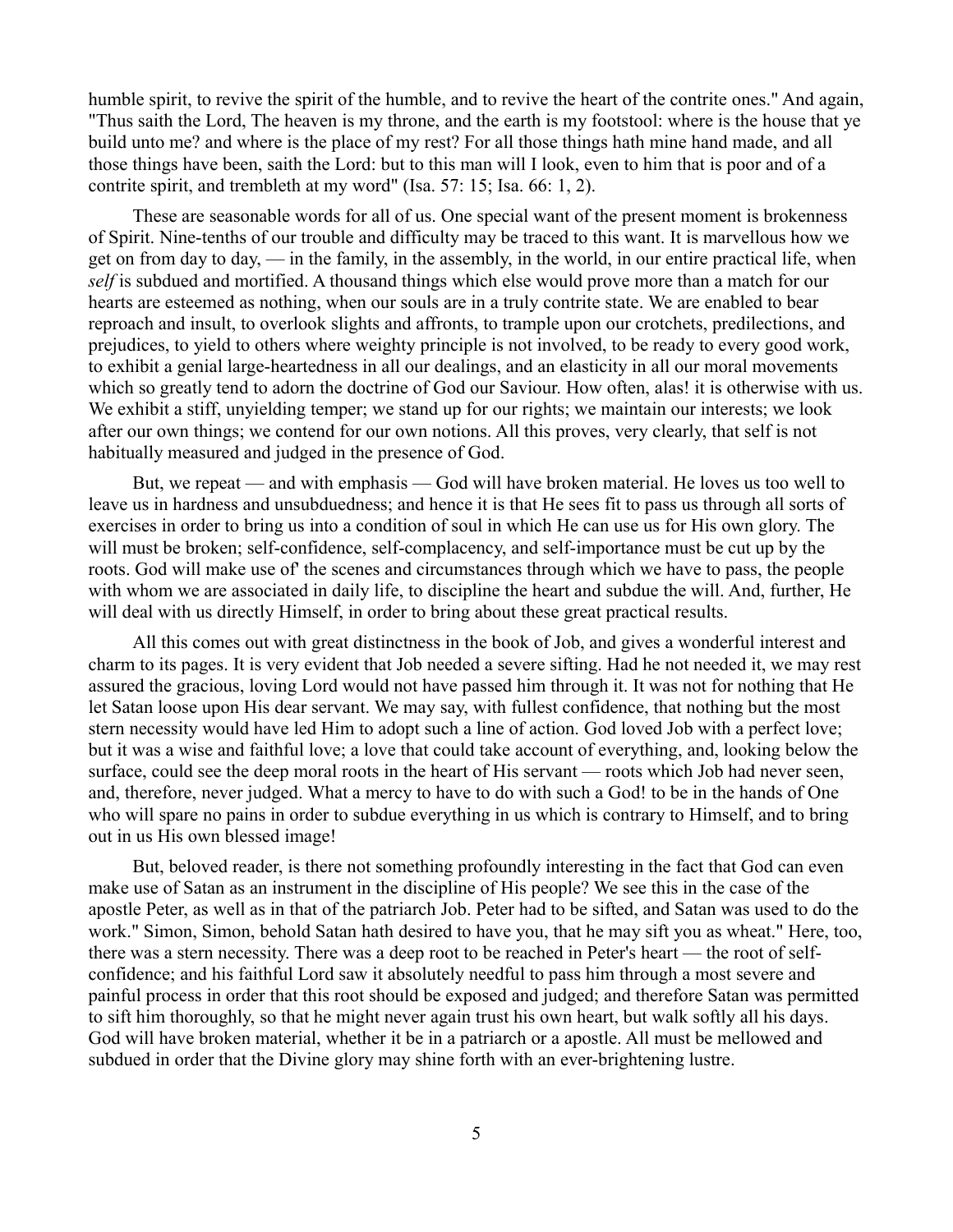Had Job understood this great principle — had he apprehended the Divine object, — how differently he would have carried himself! But, like ourselves, he had to learn his lesson; and the Holy Ghost has furnished us with the record of the mode in which the lesson was learnt, so that we may profit by it also.

## Let us pursue the narrative.

"Now there was a day when the sons of God came to present themselves before the Lord, and Satan came also among them. And the Lord said unto Satan, Whence comest thou? Then Satan answered the Lord, and said, From going to and fro in the earth, and from walking up and down in it. And the Lord said unto Satan Hast thou considered my servant Job, that there is none like him in the earth, a perfect and an upright man, one that feareth God and escheweth evil? Then Satan answered the Lord, and said, Doth Job fear God for nought? Hast not Thou made an hedge about him, and about his house, and about all that he hath on every side? 'Thou hast blessed the work of his hands, and his substance is increased in the land. But put forth Thine hand now, and touch all that he hath, and he will curse Thee to Thy face." What a view we have here of Satan's malignity! What a striking proof of the way in which he watches and considers the ways and works of God's people! What insight into human character! What an intimate knowledge of man's mental and moral constitution! What a terrible thing to fall into his hands! He is ever on the watch; ever ready, if permitted of God, to put forth all his malignant energy against the Christian.

The thought of this is most solemn, and should lead us to walk humbly and watchfully through a scene where Satan rules. He has no power whatever over a soul who abides in the place of dependence and obedience; and, blessed be God! he cannot, in any case, go one hair's breadth beyond the limit prescribed by Divine command. Thus, in Job's case, "The Lord said unto Satan, Behold, all that he hath is in thy power; only upon himself put not forth thine hand."

Here Satan was permitted to lay his hand on Job's possessions — to bereave him of his children, and despoil him of all his wealth. And truly he lost no time in despatching his business. With marvellous rapidity he executed his commission. Blow after blow fell, in quick succession, on the devoted head of the patriarch. Hardly had one messenger told his melancholy tale, ere another arrived with still heavier tidings, until, at length, the afflicted servant of God "arose and rent his mantle, and shaved his head, and fell down upon the ground, and worshipped, and said, Naked came I out of my mother's womb, and naked shall I return thither: the Lord gave, and the Lord hath taken away; blessed be the name of the Lord. In all this Job sinned not, nor charged God foolishly" (Job 1: 20-22).

All this is deeply touching. To speak after the manner of men, it was enough to make reason totter to be thus, in a moment, bereft of his ten children, and reduced from princely wealth to absolute penury. What a striking contrast between the opening and the closing lines of our first Job! In the former we see Job surrounded by a numerous family, and in the enjoyment of vast possessions; in the latter, we see him left alone, in poverty and nakedness. And to think of Satan's being allowed — yea, commissioned of God — to bring about all this! And for what? For the deep and permanent profit of Job's precious soul. God saw that His servant needed to be taught a lesson; and, moreover, that, in no other way, by no other means, could this lesson be taught, than by passing him through an ordeal the bare record of which fills the mind with solemn awe. God *will* teach His children, even though it be by stripping them of all that the heart clings to in this world.

But we must follow our patriarch into still deeper waters.

"Again there was a day when the sons of God came to present themselves before the Lord, and Satan came also among them to present himself before the Lord. And the Lord said unto Satan, From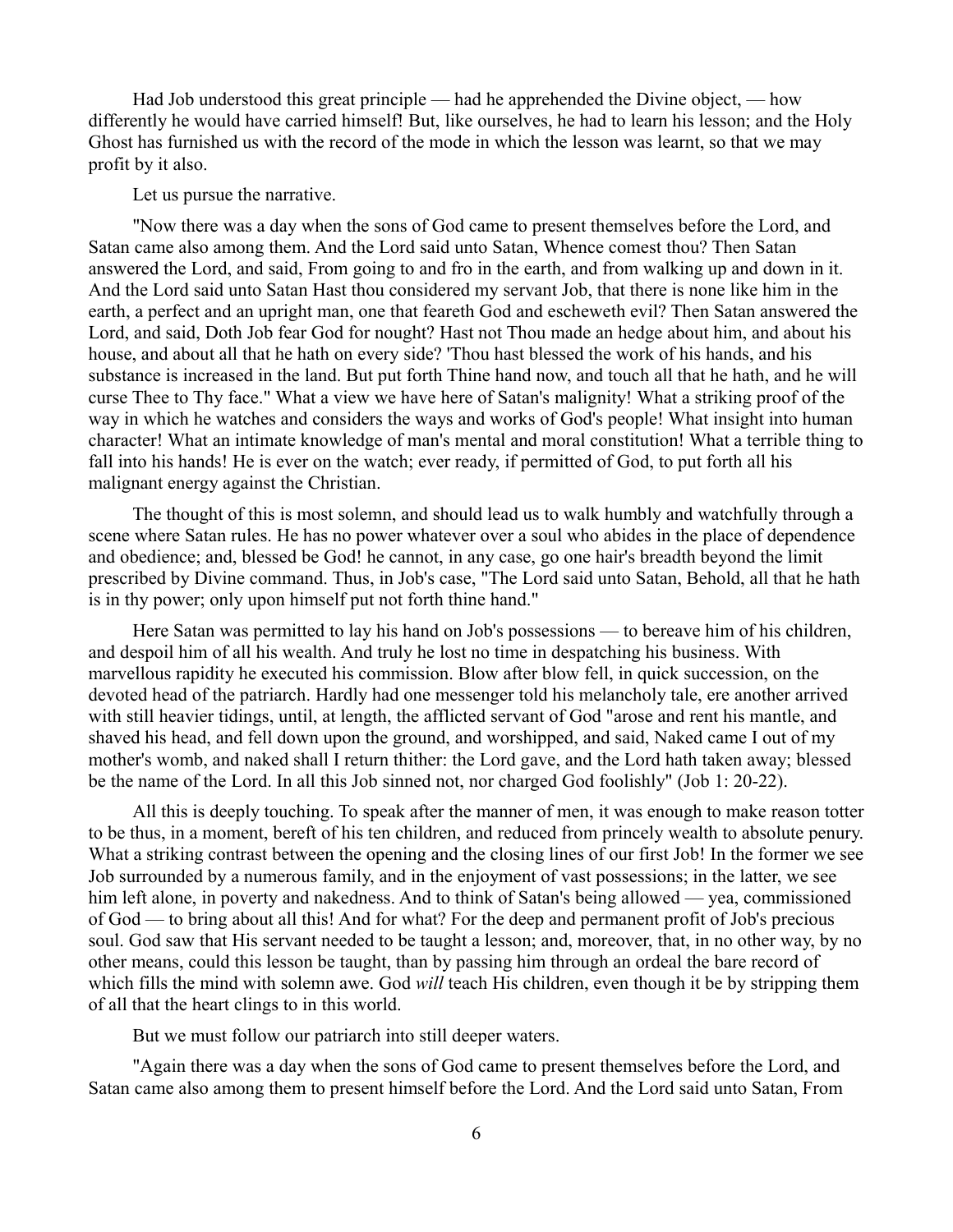whence comest thou? And Satan answered the Lord, and said, From going to and fro in the earth, and from walking up and down in it. And the Lord said unto Satan, Hast thou considered my servant Job, that there is none like him in the earth, a perfect and an upright man, one that feareth God and escheweth evil? and still he holdeth fast his integrity, although thou movedst me against him, to destroy him without cause. And Satan answered the Lord, and said, Skin for skin, yea, All that a man hath will he give for his life. But put forth Thine hand now, and touch his bone and his flesh, and he will curse Thee to Thy face. And the Lord said unto Satan, Behold he is in thine hand; but save his life. So went Satan forth from the presence of the Lord, and smote Job with sore boils from the sole of his foot unto his crown. And he took him a potsherd to scrape himself withal; and he sat down among the ashes. Then said his wife unto him, Dost thou still retain thine integrity? curse God, and die. But he said unto her, Thou speakest as one of the foolish women speaketh. What? shall we receive good at the hand of God, and shall we not receive evil? In all this did not Job sin with his lips" (Job 2: 1-10). This is a very remarkable passage. It instructs us as to the place which Satan occupies in respect to God's government. He is a mere instrument, and, though ever ready to accuse the Lord's people, can do nothing save as he is allowed of God. So far as Job was concerned, the efforts of Satan proved abortive — and having done his utmost he goes away, and we hear nothing more of his actings, whatever may have been his inward temptations. Job was enabled to hold fast his integrity; and, had matters ended here, his patient endurance would only have strengthened the platform of his righteousness, and ministered to his self-complacency. "Ye have heard," says James, "of the patience of Job." And what then? "Ye have seen *the end of the Lord*; that the Lord is very pitiful, and of tender mercy." Had it been simply a question of Job's patience, it would have proved an additional ground of self-confidence, and thus "the end of the Lord" would not have been reached. For, be it ever remembered, the Lord's pity and tender mercy can only be tasted by those who are truly penitent and broken-hearted. Now Job was not this, even when he lay amid the ashes. He was not yet thoroughly broken down before God. He was still the great man — great in his misfortunes as he had been in his prosperity — great beneath the keen and withering blasts of adversity as he had been in the sunshine of brighter and better days. Job's heart was still unreached. He was not yet prepared to cry out, "Behold, I am vile." he had not yet learnt to "abhor himself, and repent in dust and ashes."

We are anxious that the reader should distinctly seize this point. It is, to a very great extent, the key to the entire book of Job. The Divine object was to expose to Job's view the depths of his own heart, in order that he might learn to delight in the grace and mercy of God and not in his own goodness, which was as a morning cloud and the early dew, that passeth away. Job was a true saint of God; and all Satan's accusations were flung back in his face; but, all the while, Job was unbroken material, and therefore unprepared for "the end of the Lord" — that blessed end for every contrite heart — that end which is marked by "pity and tender mercy." God, blessed and praised be His name! will not suffer Satan to accuse us; but He will expose us to ourselves, so that we may judge ourselves, and thus learn to mistrust our own hearts, and rest in the eternal stability of his grace.

Thus far, then, we see Job "holding fast his integrity." He meets with calmness all the heavy afflictions which Satan is allowed to bring upon him; and, moreover, he refuses the foolish counsel of his wife. In a word, he accepts all as from the hand of God, and bows his head in the presence of His mysterious dispensations.

All this is well. But the arrival of Job's three friends produces a marked change. Their very presence — the bare fact of their being eye witnesses of his trouble — affects him in a very remarkable manner. "Now when Job's three friends heard of all this evil that was come upon him, they came every one from his own place; Eliphaz the Temanite, and Bildad the Shuhite, and Zophar the Naamathite: for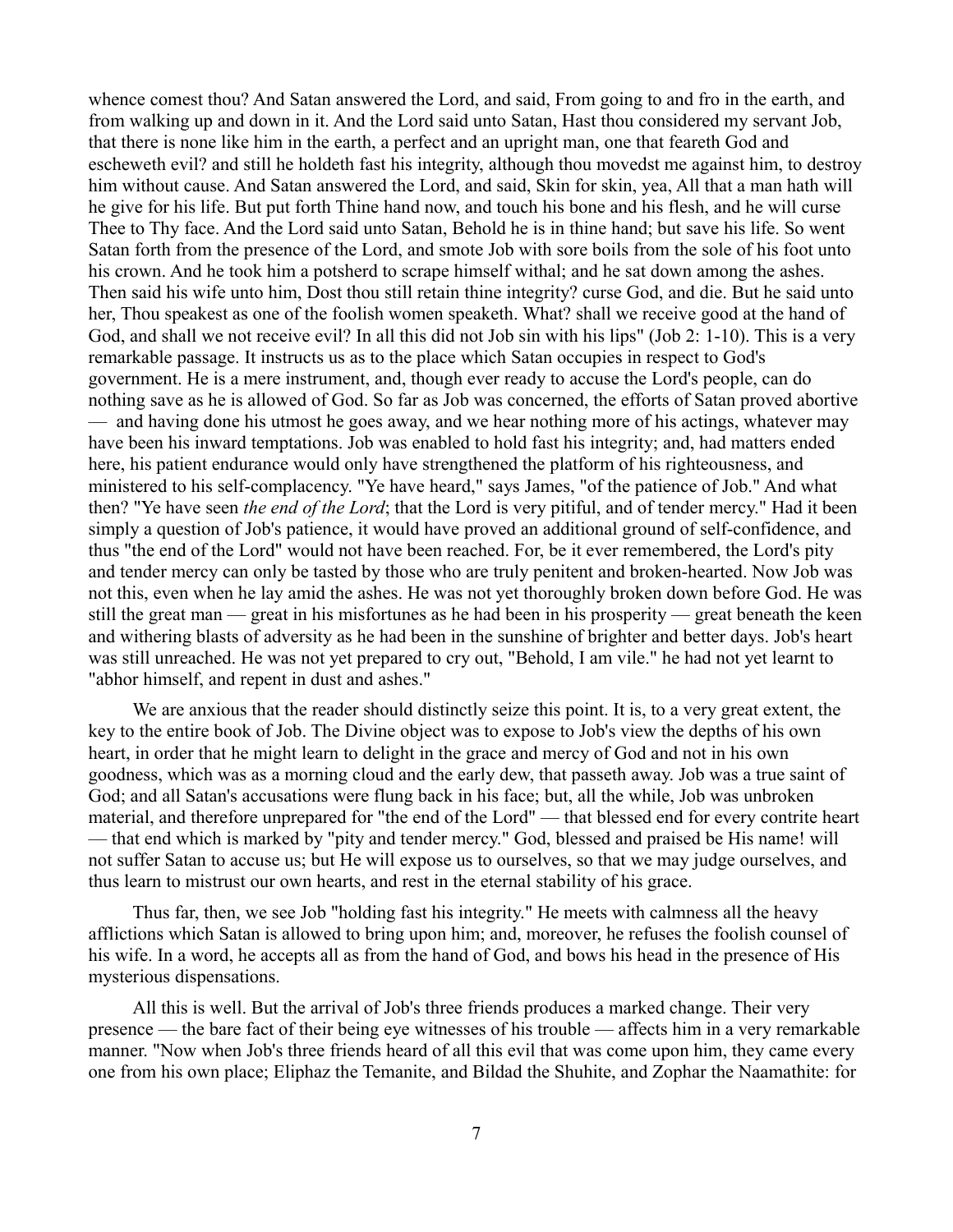they had made an appointment together to come to mourn with him and to comfort him. And when they lifted up their eyes afar off, and knew him not, they lifted up their voices and wept; and they rent every one his mantle, and sprinkled dust upon their heads toward heaven. So they sat down with him upon the ground seven days and seven nights, and none spake a word unto him: for they saw that his grief was very great" (Job 2: 11-13)

Now, we can fully believe that those three men were governed, in the main, by kindly feelings toward Job; and it was no small sacrifice, on their part, to leave their homes and come to condole with their bereaved and afflicted friend. All this we can easily believe. But it is very evident that their presence had the effect of stirring up feelings and thoughts in his heart and mind which had hitherto lain dormant. He had borne submissively the loss of children, property, and of bodily health. Satan had been dismissed, and the wife's counsel rejected; but the presence of his friends caused Job to break down completely. "After this Job opened his mouth, and cursed his day."

This is very remarkable. It does not appear that the friends had spoken a single sentence. They sat in total silence, with rent garments and covered with dust, gazing on a grief too profound for them to reach. It was Job himself, who first broke silence: and the whole of the third chapter is an outpouring of the most bitter lamentation, affording melancholy evidence of an unsubdued spirit. It is, we may confidently assert, impossible that any one who had learnt in any little measure, to say "Thy will be done," could ever curse his day, or use the language contained in Job 3. It may, doubtless, be said, "It is easy for those to speak who have never been called to endure Job's heavy trials." This is quite true; and it may further be added, that no other man would have done one whit better under the circumstances. All this we can fully understand; but it in nowise touches the great moral of the book of Job — a moral which it is our privilege to seize. Job was a true saint of God; but he needed to learn himself, as we all do. He needed to have the roots of his moral being laid bare in his own sight, so that he might really abhor himself and repent in dust and ashes And, furthermore, he needed a truer and deeper sense of what God was, so that he might trust Him and justify Him under all circumstances.

But we look in vain for aught of this in Job's opening address. "Job spake and said, Let the day perish wherein I was born, and the night in which it was said, There is a man-child conceived. . . . Why died I not from the womb?" These are not the accents of a broken and contrite spirit, or of one who had learnt to say, "Even so, Father, for so it seemed good in Thy sight." It is a grand point in the soul's history when one is enabled to bow with meekness to all the dispensations of our Father's hand. A broken will is a rich and rare endowment. It is a high attainment in the school of Christ to be able to say, "I have learnt, in whatsoever state I am, to be content" (Phil. 4: 11). Paul had to *learn* this. It was not natural to him; and, most surely, he never learnt it at the feet of Gamaliel. Saul of Tarsus would never have been content with the very highest attainments in this world. He had to be thoroughly broken down at the feet of Jesus of Nazareth, ere he could say from his heart, "I am content." He had to ponder the meaning of those words, "My grace is sufficient for thee" ere he could "take pleasure in infirmities." The man who could use such language was standing at the very antipodes of the man who could curse his day, and say, "Why died I not from the womb?" Only think of a saint of God, an heir of glory, saying, "Why died I not from the womb?" Ah! if Job had been in the presence of God he never could have uttered such words. He would have known full well why he had not died. He would have had a soul-satisfying sense of what God had in store for him. He would have justified God in all things. But Job was not in the presence of God, but in the presence of his friends; who proved, very distinctly, that they understood little or nothing of the character of God or the real object of His dealings with His dear servant Job.

It is not, by any means, our purpose to enter minutely into the lengthened discussion between Job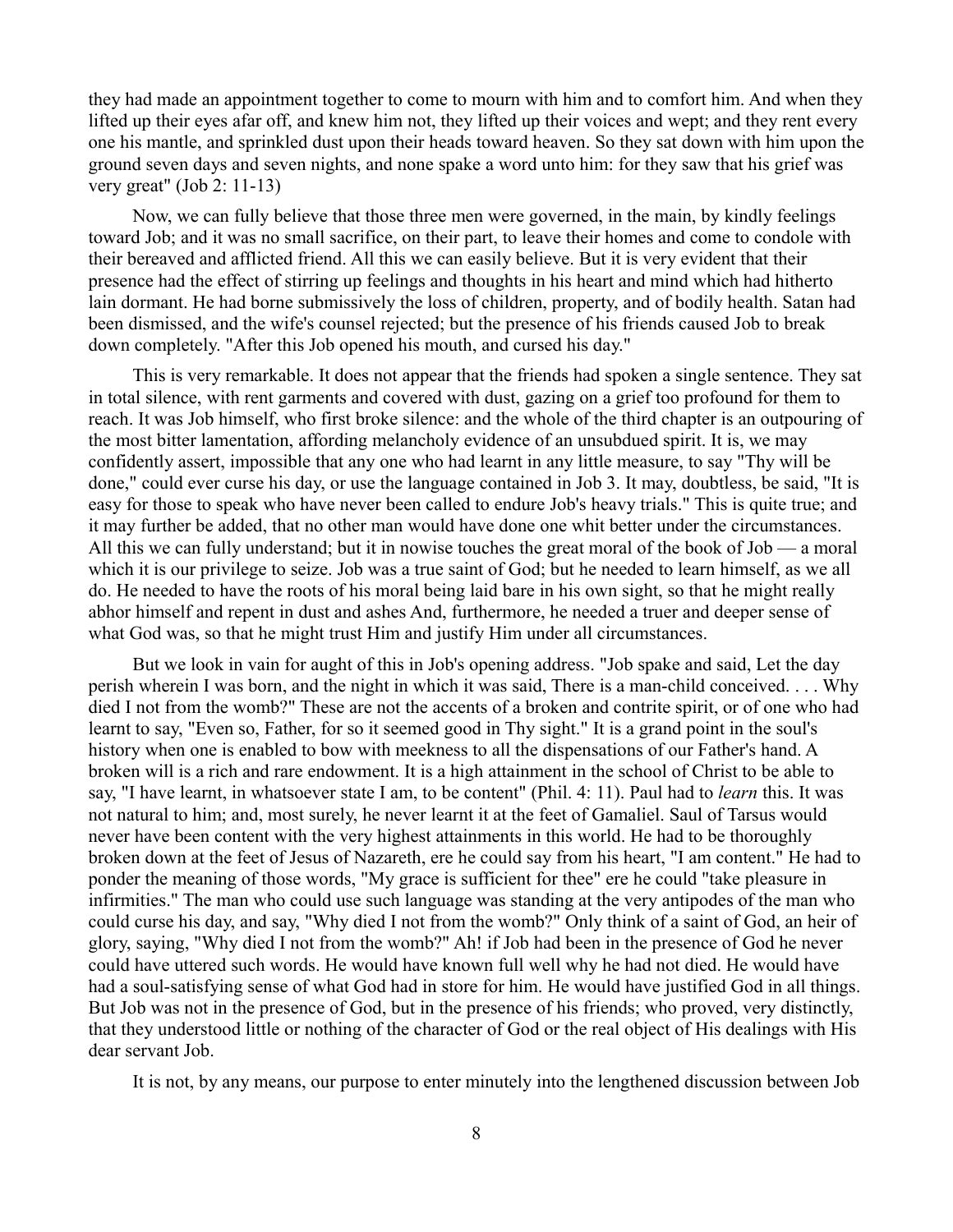and his friends — a discussion extending over twenty-nine chapters. We shall merely quote a few sentences from the opening address of each of the friends which will enable the reader to form an idea of the real ground occupied by these mistaken men.

Eliphaz was the first speaker. "Then Eliphaz the Temanite answered and said, If we essay to commune with thee wilt thou be grieved? but who can withhold himself from speaking? Behold, thou hast instructed many, and thou hast strengthened the weak hands. Thy words have upholden him that was falling, and thou hast strengthened the feeble knees. But now it is come upon thee, and thou faintest; it toucheth thee, and thou art troubled. Is not this thy fear, thy confidence, thy hope, and the uprightness of thy ways? Remember, I pray thee, who ever perished, being innocent? or where were the righteous cut off? *Even as I have seen*, they that plow iniquity, and sow wickedness, reap the same" (Job 4: 1-8). And again, "*I have seen* the foolish taking root; but suddenly I cursed his habitation" (Job 5: 3; see also Job 15: 17).

From these sentences it seems very evident that Eliphaz belonged to that class of people who argue very much from their own *experience*. His motto was, "As I have seen." Now, what we have seen may be all true enough, so far as we are concerned. But it is a total mistake to found a general rule upon individual experience, and yet it is a mistake to which thousands are prone. What, for instance, had the experience of Eliphaz to do with Job? It may be he had never met a case exactly similar; and if there should happen to be a single feature of dissimilarity between the two cases, then the whole argument based on experience must go for nothing. And that it went for nothing in Job's case is evident, for no sooner had Eliphaz ceased speaking, than, without the slightest attention to his words, Job proceeded with the tale of his own sorrows, intermingled with much self-vindication and bitter complaints against the Divine dealings (Job 6: 7).

Bildad is the next speaker. He takes quite different ground from that occupied by Eliphaz. He never once refers to his own experience, or to what had come under his own observation. He appeals to antiquity. "Inquire, I pray thee, of *the former age*, and prepare thyself to the search of their *fathers.* (For we are but of yesterday, and know nothing, because our days upon earth are a shadow.) Shall not they teach thee, and tell thee, and utter words out of their heart?"(Job 8: 10)

Now, it must be admitted that Bildad conducts us into a much wider field than that of Eliphaz. The authority of a number of "fathers" has much more weight and respectability than the experience of a single individual. Moreover, it would argue much more modesty to be guided by the voice of a number of wise and learned men than by the light of one's own experience But the fact is that neither experience nor tradition will do. The former may be true, so far as it goes, but you can hardly get two men whose experience will exactly correspond; and as to the latter, it is a mass of confusion, — for one father differs from another; and nothing can be more slippery or uncertain than the voice of tradition the authority of the fathers.

Hence, as might be expected, Bildad's words had no more weight with Job than those of Eliphaz. The one was as far from the truth as the other. Had they appealed to Divine revelation, it would have been a different matter altogether. The *truth of God* is the only standard — the one grand authority. By that all must be measured; to that all must, sooner or later, bow down. No man has any right to lay down his own experience as a rule for his fellows; and if no man has a right, neither have any number of men. In other words, it is not the voice of man but the voice of God which must govern us all. It is not experience or tradition which shall judge at the last day, but the word of God. Solemn and weighty fact! May we consider it! Had Bildad and Eliphaz understood it, their words would have had much more weight with their afflicted friend.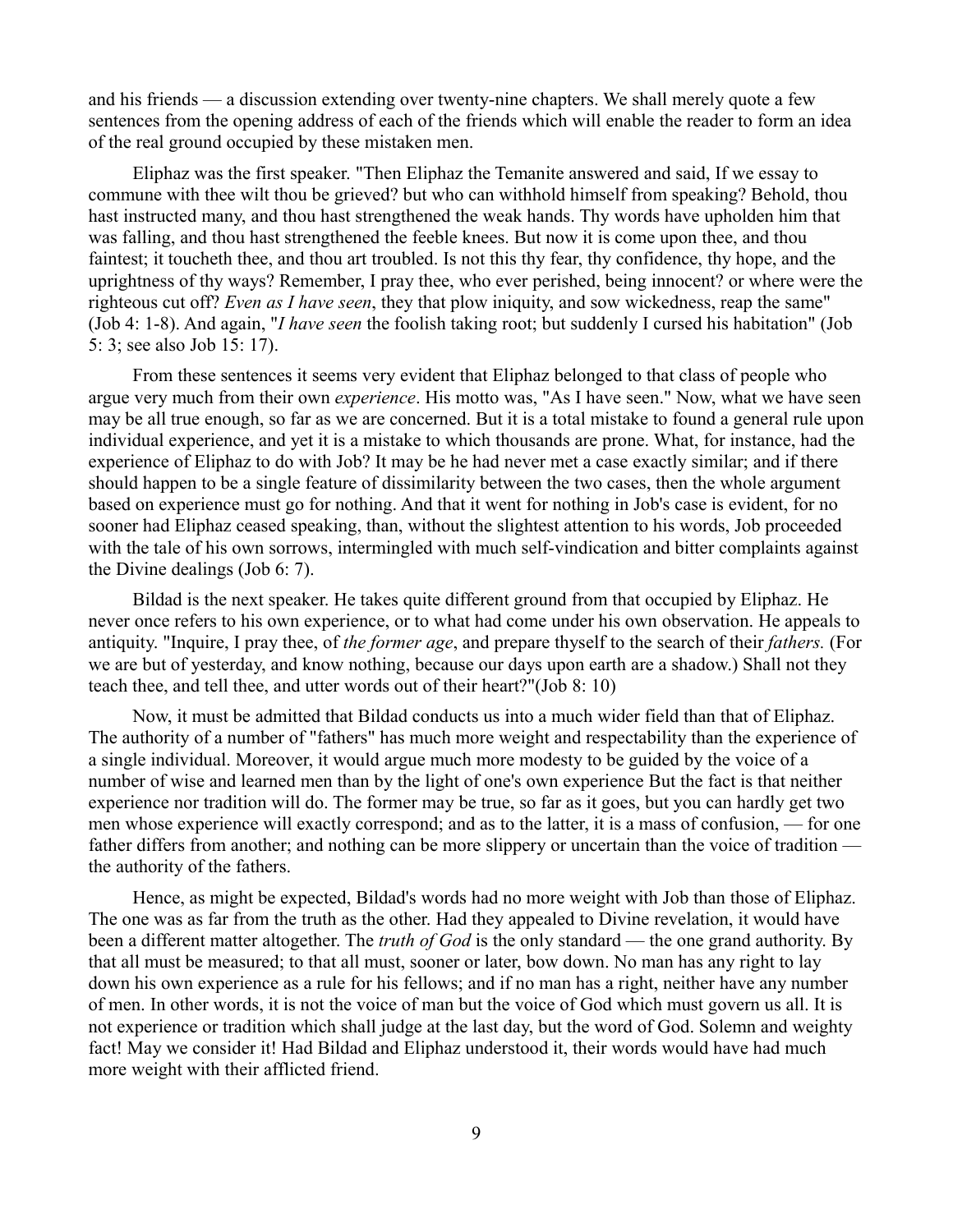Let us now very briefly refer to the opening address of Zophar the Naamathite.

He says, "Oh that God would speak, and open His lips against thee, and that He would show thee the secrets of wisdom, that they are double to that which is! Know therefore that God exacteth of thee less than thine iniquity deserveth." And again: "*If* thou prepare thine heart, and stretch out thine hands towards Him; if iniquity be in thine hand, put it far away and let not wickedness dwell in thy tabernacles. For then shalt thou lift up thy face without spot: yea, thou shalt be stedfast, and shalt not fear" (Job 11: 5, 6, 13-15).

These words savour strongly of *legality*. They prove very distinctly that Zophar had no right sense of the Divine character. He did not know God. No one possessing a true knowledge of God could speak of Him as opening His lips against a poor afflicted sinner, or as exacting aught from a needy, helpless creature. God is not against us, but for us, blessed for ever be His Name! He is not a legal exactor, but a liberal giver. Then again, Zophar says, "If thou prepare thine heart." But if not, what then? No doubt a man ought to prepare his heart, and if he were right he would. But then he is not right, and hence, when he sets about preparing his heart, he finds nothing there but evil. He finds himself perfectly powerless. What is he to do? Zophar cannot tell. No; nor can any of his school. How can they? They only know God as a stern exactor — as One who, if He opens His lips, can only speak against the sinner.

Need we marvel, therefore, that Zophar was as far from convincing Job as either of his two companions? They were all wrong. Legality, tradition, experience, were alike defective, one-sided, false. Not any one of them, or all of them put together, could meet Job's case. They only darkened counsel by words without knowledge. Not one of the three friends understood Job: and what is more, they did not know God's character or His object in dealing with His dear servant. They were wholly mistaken. They knew not how to present God to Job; and, as a consequence, they knew not how to lead Job's conscience into the presence of God. In place of leading him to self-judgment, they only ministered to a spirit of self-vindication. They did not introduce God into the scene. They said some *true things*; but they had not the *truth*. They brought in experience, tradition, legality, but not the truth.

Hence the three friends failed to convince Job. Their ministry was one-sided, and instead of silencing Job, they only led him forth into a field of discussion which seemed almost boundless. He gives them word for word, and far more. "No doubt," he says, "but ye are the people, and wisdom shall die with you. But *I have understanding as well as you; I am not inferior to you*: yea, who knoweth not such things as these? "What ye know, the same do I know also; I am not inferior to you." "Ye are forgers of lies, ye are all physicians of no value. "O that ye would altogether hold your peace! and it should be your wisdom." "I have heard many such things: miserable comforters are ye all. Shall vain words have an end? or what emboldeneth thee that thou answerest? I also could speak as ye do: if your soul were in my soul's stead, I could heap up words against you, and shake my head at you." "How long will ye vex my soul, and break me in pieces with words? These ten times have ye reproached me; ye are not ashamed that ye make yourselves strange to me." "Have pity upon me, have pity upon me, O ye my friends; for the hand of God hath touched me."

All these utterances prove how far Job was from that true brokenness of spirit and humility of mind which ever flow from being in the Divine presence. No doubt the friends were wrong, quite wrong, — wrong in their notions about God, wrong in their method of dealing with Job. But their being wrong did not make him right. Had Job's conscience been in the presence of God, he would have made no reply to his friends, even though they had been a thousand times more mistaken and severe in their treatment. He would have meekly bowed his head, and allowed the tide of reproof and accusation to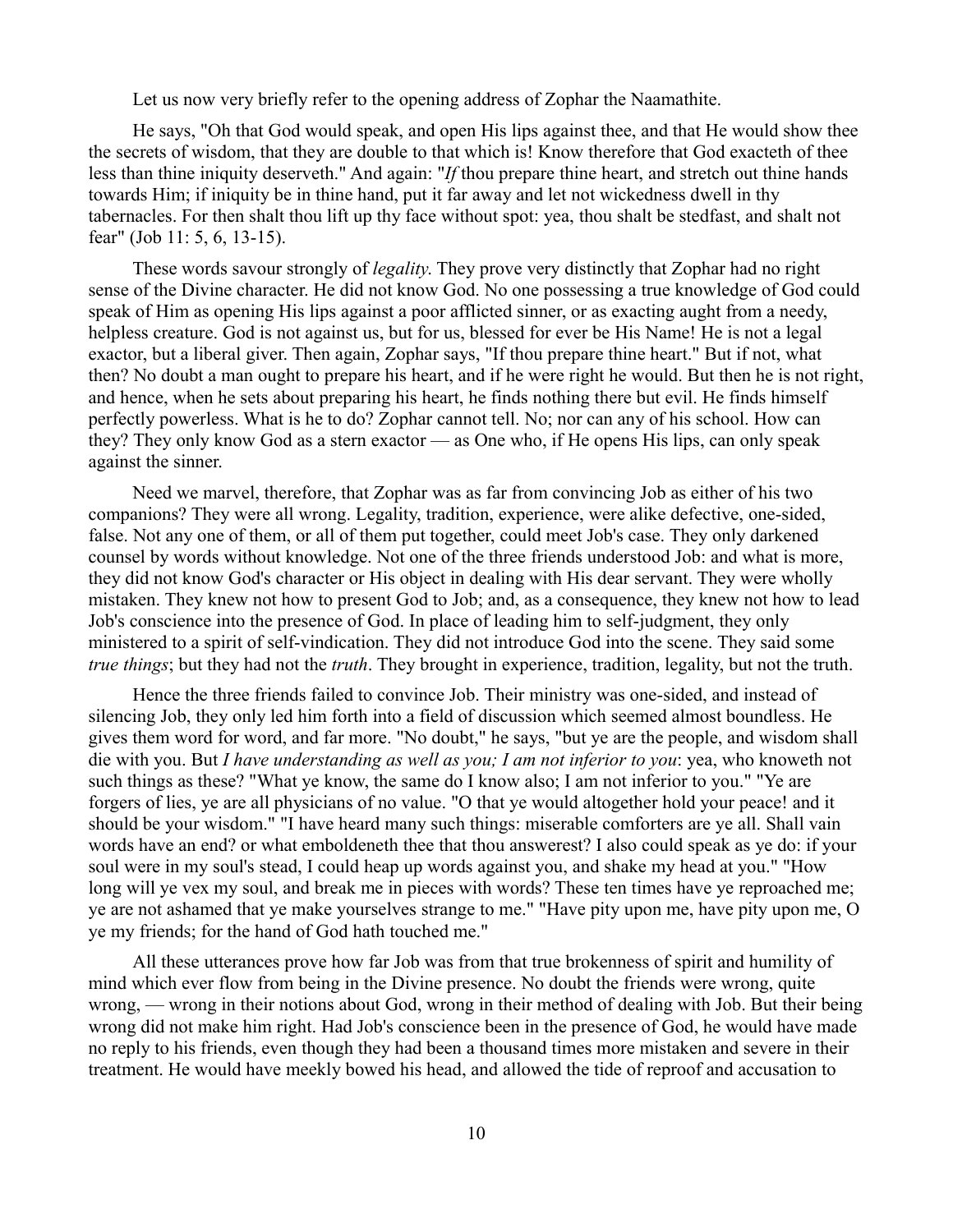roll over him. He would have turned the very severity of his friends to profitable account, by viewing it as a wholesome moral discipline for his heart. But no; Job had not yet reached the end of himself. He was full of self-vindication, full of invective against his fellows, full of mistaken thoughts about God. It needed another ministry to bring him into a right attitude of soul.

The more closely we study the lengthened discussion between Job and his three friends, the more clearly we must see the utter impossibility of their ever coming to an understanding. He was bent upon vindicating himself; and they were bent upon the very reverse. He was unbroken and unsubdued, and their mistaken course of treatment only tended to render him more so. Had they changed sides, they would have reached a different issue altogether. If Job had condemned himself; had he taken a low place, had he owned him self nothing and nobody, he would have left his friends nothing to say. And, on the other hand, had they spoken softly, tenderly, and soothingly to him, they would have been far more likely to melt him down. As it was, the case was hopeless. He could see nothing wrong in himself; and they could see nothing right. He was determined to maintain his integrity; and they were quite as determined to pick holes and find out flaws. There was no point of contact whatever — no common ground of understanding. He had no penitential breathings for them, and they had no tender compassions for him. They were travelling in entirely opposite directions, and never could meet. In a word, there was a demand for another kind of ministry altogether, and that ministry is introduced in the person of Elihu.

"So these three men ceased to answer Job [high time they should], because he was righteous in his own eyes. Then was kindled the wrath of Elihu, the son of Barachel the Buzite, of the kindred of Ram: against Job was his wrath kindled, because he justified himself rather than God. Also against his three friends was his wrath kindled, because they had found no answer, and yet had condemned Job" (Job 32: 1-3).

Here Elihu, with remarkable force and clearness, seizes upon the very root of the matter on each side. He condenses, in two brief sentences, the whole of the elaborate discussion contained in twentynine chapters. Job justified himself instead of justifying God: and they had condemned Job instead of leading him to condemn himself.

It is of the very last moral importance to see that, whenever we justify ourselves, we condemn God; and on the other hand, when we condemn ourselves, we justify God. "Wisdom is justified of all her children." This is a grand point. The truly broken and contrite heart will vindicate God at all cost. "Let God be true, but every man a liar; as it is written, That thou mightest be justified in thy sayings, and mightest overcome when thou art judged" (Rom. 3: 4) God must have the upper hand in the end; and it is the path of true wisdom to give Him the upper hand now. The very moment the soul is broken down in true self-judgment, God rises before it in all the majesty of His grace as a Justifier. But so long as we are ruled by a spirit of self-vindication or self-complacency, we must be total strangers to the deep blessedness of the man to whom God imputeth righteousness without works. The greatest folly that any one can be guilty of is to justify himself; inasmuch as God must then impute sin. But the truest wisdom is to condemn oneself utterly; for in that case God becomes the Justifier.

But Job had not yet learnt to tread this marvellously blessed path. He was still built up in his own goodness, still clothed in his own righteousness, still full of self-complacency. Hence the wrath of Elihu was kindled against him. Wrath must assuredly fall upon self-righteousness. It cannot be otherwise. The only true ground for a sinner to occupy is the ground of genuine repentance. Here there is nought but that pure and precious grace that reigns through righteousness by Jesus Christ our Lord. Thus it stands ever. There is nothing but wrath for the self-righteous — nothing but grace for the self-judged.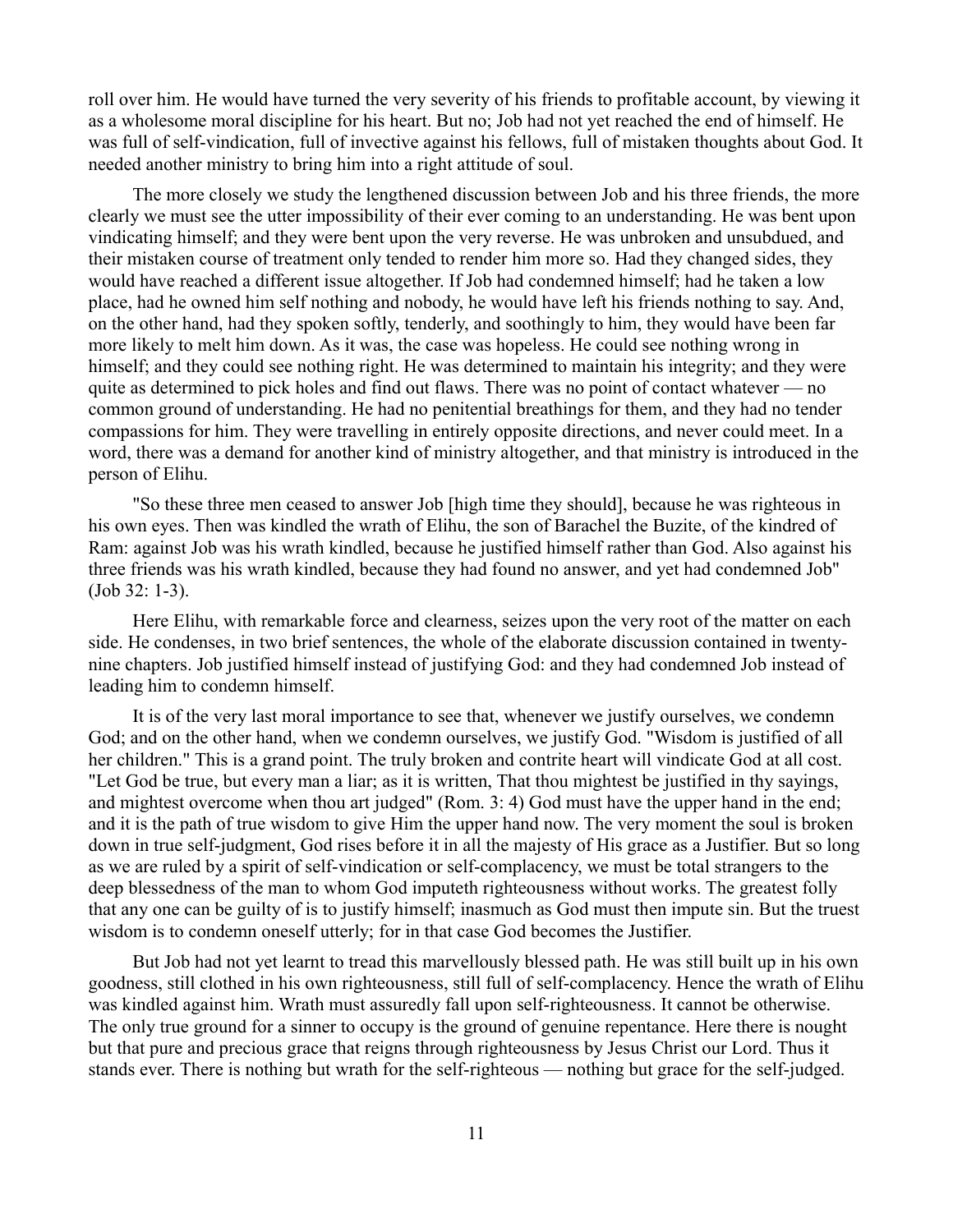Reader, remember this. Pause for a moment and consider it. On what ground dost thou, at this moment, stand? Hast thou bowed before God in true repentance? Hast thou ever really measured thyself in His holy presence? Or, art thou on the ground of self-righteousness, self-vindication, and self-complacency? Do, we entreat you, weigh these solemn questions. Do not put them aside. We are most anxious to deal with the heart and conscience of the reader. We do not write merely for the understanding for the mind, for the intelligence. No doubt, it is well to seek to enlighten the understanding, by the word of God, but we should exceedingly regret if our work were to end here. There is far more than this. God wants to deal with the heart, with the moral being, with the inward man. He will have us real before Him. It is of no possible use to build ourselves up in selfopinionativeness; for nothing is surer than that everything of that kind must be broken up. The day of the Lord will be against everything high and lifted up; and hence it is our wisdom now to be low and broken down; for it is from the low place that we get the very best view of God and His salvation. May the reader be led by God's Spirit into the reality of all this! May we all remember that God delights in a broken and contrite spirit — that He ever finds His abode with such; but the proud He knoweth afar off.

Thus, then, we may understand why Elihu's wrath was kindled against Job. He was entirely on God's side. Job was not. We hear nothing of Elihu until Job 32, though it is very evident that he had been an attentive listener to the whole discussion. He had given a patient hearing to both sides, and he found that both were wrong. Job was wrong in seeking to defend himself; and the friends were wrong in seeking to condemn him.

How often is this the case in our discussions and controversies! And oh, what sorrowful work it is! In ninety-nine cases out of a hundred in the which persons are at issue, it will be found to be very much as it was with Job and his friends. A little brokenness on one side, or a little softness on the other, would go a great way towards settling the question. We speak not, of course, of cases in which the truth of God is concerned. There, one must be bold, decided, and unyielding. To yield where the truth of God or the glory of Christ is concerned, would be disloyalty to the One to whom we owe everything. Plain decision and unflinching firmness alone become us in all cases in which it is a question of the claims of that blessed One who, when our interests were concerned, surrendered everything, even life itself, in order to secure them. God forbid we should drop a sentence or pen a line which might have the effect of releasing our grasp of truth, or abating our ardour in contending earnestly for the faith once delivered to the saints. Ah! no, reader; this is not the moment for ungirding the loins, laying aside the harness, or lowering the standard. Quite the reverse. Never was there more urgent need of having the loins girt about with truth, of having firm footing, and of maintaining the standard of Divine principle in all its integrity. We say this advisedly. We say it in view of all the efforts of the enemy to drive us off the platform of pure truth by referring us to those who have failed in the maintenance of pure morals. Alas! alas! there is failure — sad, humiliating failure. We do not deny it. Who could? It is too patent — too flagrant — too gross. The heart bleeds as we think of it. Man fails always and everywhere. His history, from Eden to the present hour, is stamped with failure.

All this is undeniable. But, blessed be God! His foundation standeth sure, nor can human failure ever touch it. God is faithful. He knoweth them that are His; and let every one that nameth the name of Christ depart from iniquity. We have yet to learn that the way to improve our morals is to lower God's standard. We do not and cannot believe it. Let us humble ourselves in view of our failure; but never surrender the precious truth of God.

But all this is a digression into which we have allowed ourselves to be drawn in order to guard against the thought that, in urging upon the reader the importance of cultivating a broken, yielding spirit, we would have him to yield a single jot or tittle of Divine revelation. We must now return to our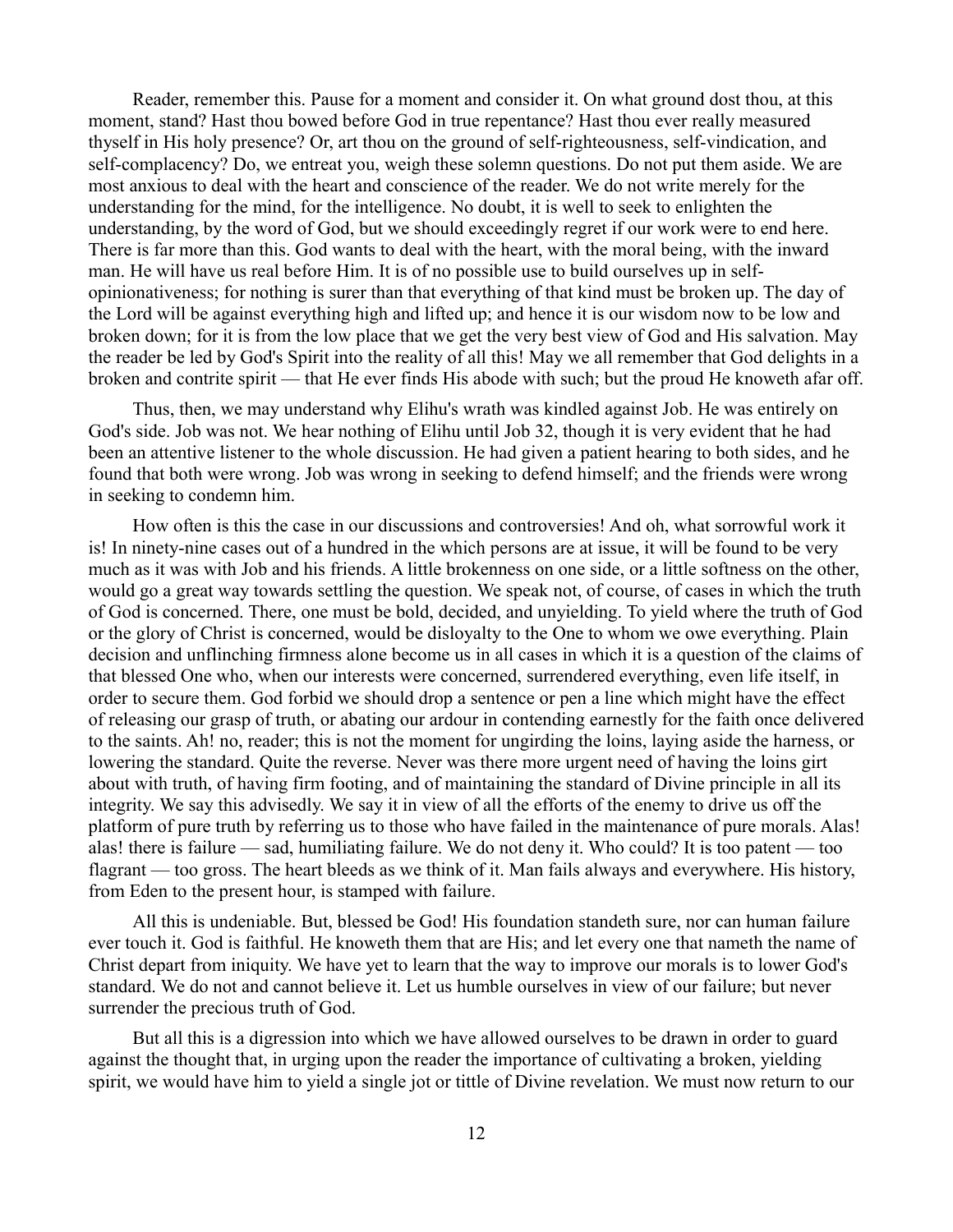subject.

There is something peculiarly marked and striking in the ministry of Elihu. He stands in vivid contrast with the three friends. His name signifies "God is he;" and, no doubt, we may view him as a type of our Lord Jesus Christ. He brings God into the scene, and puts a complete stop to the weary strife and contention between Job and his friends. Elihu argues not on the ground of experience; he appeals not to tradition; he breathes not the accents of legality; he brings in God. This is the only way of putting a stop to controversy, of hushing strife, of ending a war of words. Let us hearken to the words of this remarkable personage.

"Now Elihu had waited till Job had spoken, because they were elder than he. When Elihu saw that there was no answer in the mouth of these three men, then his wrath was kindled." Note this, "There was no answer." In all their reasonings, in all their arguments, in all their references to experience, tradition, and legality, there was "no answer." This is very instructive. Job's friends had travelled over a very wide range, had said many true things, had attempted many replies; but, be it carefully noted, they found "no answer." It is not in the range of earth or of nature to find an answer for a self-righteous heart God alone can answer it, as we shall see in the sequel. To all else but God the unbroken heart can find a ready reply. This is most strikingly proved in the history now before us. Job's three friends found no answer. "And Elihu, the son of Barachel the Buzite, answered and said, I am young, and ye are very old; wherefore I was afraid, and durst not show my opinion. I said, days should speak [but alas! they either do not speak at all, or they speak a quantity of error and folly], and multitude of years should teach wisdom. But there is a spirit in man; and the inspiration of the Almighty giveth him understanding." Here Divine light, the light of inspiration, begins to stream in upon the scene, and to roll away the thick clouds of dust raised by the strife of tongues. We are conscious of moral power and weight the very moment this blessed servant opens his lips. We feel we are listening to a man who speaks as the oracles of God — a man who is sensibly standing in the Divine presence It is not a man drawing from the meagre store of his own narrow and one-sided experience; nor yet a man appealing to a hoary antiquity, or to a bewildering tradition, or the ever conflicting voices of the fathers. No; we have before us now a man who introduces us at once into the very presence of "the inspiration of the Almighty."

This is the only sure authority — the only unerring standard. "Great men are not always wise; neither do the aged understand judgment.

[What would Elihu have said to the recent dogma of the infallibility of a man — a dogma accepted by over five hundred rational beings sitting in solemn conclave? And this is to be henceforth part and parcel of the faith of Christians! Not long since men were called upon to believe in *an immaculate woman*, now they are called upon to believe in *an infallible man*! What is to come next? Surely the "strong delusion" must soon set in, when men will be compelled, by God's judicial dealings, to believe a lie, because they would not believe the truth. May the eternal Spirit put forth His mighty energy in the conversion of precious souls ere the day of vengeance sets in!]

Therefore I said, Hearken to me; I also will show my opinion. Behold, I waited for your words; I gave ear to your reasons, whilst ye searched out what to say. Yea, I attended unto you, and, behold, there was none of you that convinced Job, or that answered his words: lest ye should say, We have found out wisdom: God thrusteth him down, not man. Now he hath not directed his words against me: neither will I answer him with your speeches. They were amazed; they answered no more; they left off speaking." Experience, tradition, and legality are all swept off the platform to leave room for the "inspiration of the Almighty" — for the direct and powerful ministry of the Spirit of God.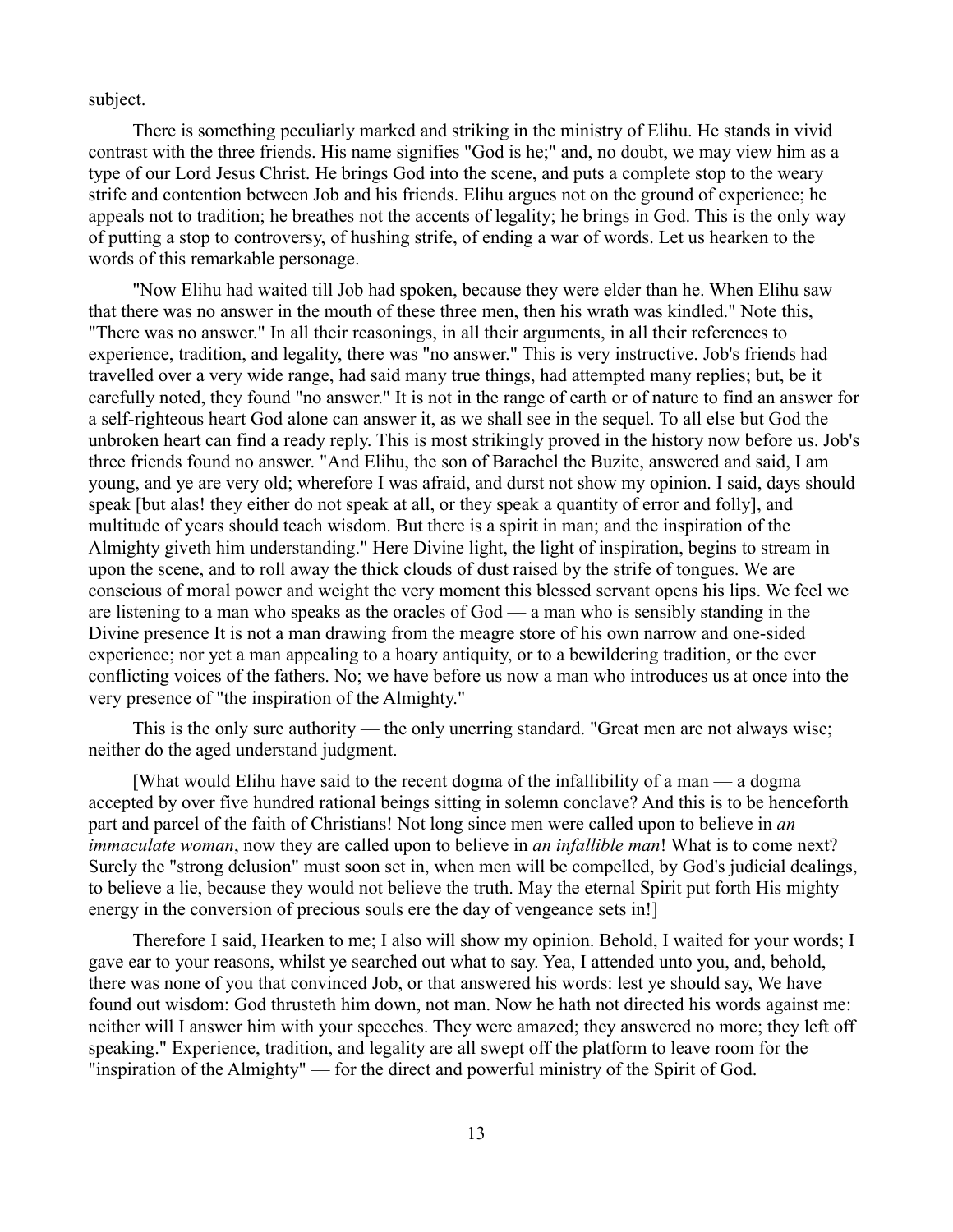The ministry of Elihu breaks upon the soul with peculiar power and fulness. It stands in vivid contrast with the one-sided and most defective ministry of the three friends. Indeed it is quite a relief to reach the close of a controversy which seemed likely to prove interminable — a controversy between intense egotism on the one hand, and experience, tradition, and legality on the other — a controversy barren of any good, so far as Job was concerned, and leaving all parties at the close very much where they were at the beginning.

Still, however, the controversy is not without its value and interest to us. It teaches us, very distinctly, that when two parties join issue, they never can reach an understanding unless there be a little brokenness and subduedness on one side or the other. This is a valuable lesson, and one to which we all need to give attention. There is a vast amount of headiness and high-mindedness abroad, not only in the world but in the Church. There is a great deal of self-occupation — a quantity of "I, I, I" and that, too, even where we least suspect it, and where it is, most of all, unsightly, namely, in connection with the holy service of Christ. Never, we may safely assert, is egotism more truly detestable than when it shows itself in the service of that blessed One who made Himself of no reputation - whose whole course was one of perfect self-surrender, from first to last — who never sought His own glory in anything, never maintained His own interest, never pleased Himself.

And yet, for all that, reader, is there not a most deplorable amount of hateful, unsubdued self displayed on the platform of Christian profession and Christian service? Alas! we cannot deny it. We are disposed to marvel, as the eye scans the record of the remarkable discussion between Job and his friends; we are amazed to find close upon a hundred references to himself in Job 29-31 alone. In short, it is all "I" from beginning to end.

But, let us look to ourselves. Let us judge our own hearts in their deeper workings. Let us review our ways in the light of the Divine presence. Let us bring all our work and service, and have it weighed in the holy balances of the sanctuary of God. Then shall we discover how much of hateful self is insinuated, like a dark and defiling tissue, into the whole web of our Christian life and service. How, for example, comes it to pass that we are so ready to mount the high horse when self is touched, even in the most remote degree? Why are we so impatient of reproof, be it clothed in language ever so refined and gentle? Why so ready to take offence at the slightest disparagement of self? And, further, why is it that we find our sympathies and our regards and our predilections going out, with special energy, after those who think well of us — who value our ministry, agree with our opinions, and adopt our *cue*?

Do not all these things tell a tale? Do they not prove to us that, ere we condemn the egotism of our ancient patriarch, we should seek to get rid of a vast amount of our own? It is not, surely, that he was right: but we are far more wrong. It is far less to be wondered at that a man, amid the dim twilight of the far-back patriarchal age, was entangled in the snare of self-occupation, than that we, in the full blaze of Christianity, should fall thereinto. Christ had not come. No prophetic voice had fallen on the ear. Even the law had not been given, when Job lived, and spoke, and thought. We can form a very poor conception indeed of the tiny ray of light by which men had to walk in the days of Job. But to us pertain the high privilege and holy responsibility of walking in the very meridian light of a full-orbed Christianity. Christ has come. He has lived, died, risen, and gone back to heaven. He has sent down the Holy Ghost to dwell in our hearts, as the witness of His glory, the seal of accomplished redemption, and the earnest of the inheritance, until the redemption of the purchased possession. The canon of Scripture is closed. The circle of revelation is complete. The word of God is filled up. We have before us the Divine record of the self-emptied One who went about doing good — the marvellous story of what He did, and how He did it, of what He said, and how He said it, of who He was, and what He was. We know that He died for our sins according to the Scriptures; that He condemned sin and put it away;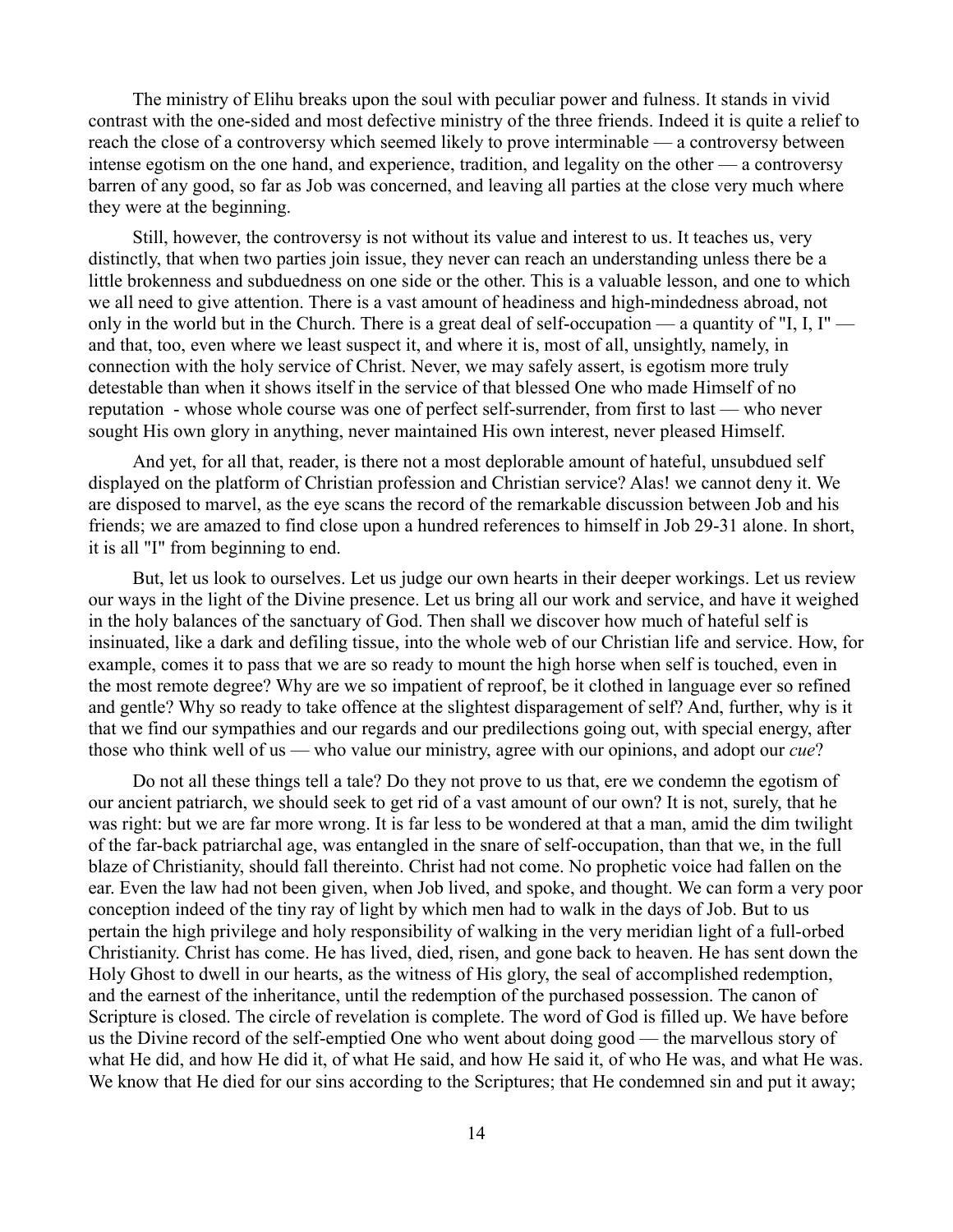that our old nature — that odious thing called self, sin, the flesh — has been crucified and buried out of God's sight — made an end of for ever, so far as its power over us is concerned. Moreover we are made partakers of the Divine nature; we have the Holy Ghost dwelling in us; we are members of Christ's body, of His flesh, and of His bones; we are called to walk even as He walked; we are heirs of glory heirs of God and joint-heirs with Christ.

What did Job know of all this? Nothing. How could he know what was not revealed till fifteen centuries after his time? The full extent of Job's knowledge is poured upon us in those few glowing and impassioned words at the close of Job 19. "Oh that my words were now written! Oh that they were printed in a book! That they were graven with an iron pen and lead in the rock for ever! For I know that my Redeemer liveth, and that He shall stand at the latter day upon the earth. And though, after my skin worms destroy this body, yet in my flesh shall I see God: whom I shall see for myself, and my eyes shall behold, and not another; though my reins be consumed within me."

This was Job's knowledge — this was his creed. There was a great deal in it, in one sense; but very little indeed, when compared with the mighty circle of truths in the midst of which we are privileged to move. Job looked forward, through the dim twilight, to something that was to be done in the far-off future. We look back, from amid the full flood-tide of Divine revelation, to something that has been done. Job could say of his Redeemer that "He *shall* stand in the latter day upon the *earth*." We know that our Redeemer sitteth on the throne of the Majesty in the heavens, after having lived and laboured and died on the earth.

In short, the measure of Job's light and privilege admits of no comparison with that which we enjoy; and for this reason it is the less excusable in us to indulge in the varied forms of egotism and self-occupation. Our self-abnegation should be in proportion to the measure of our spiritual privilege. But alas! it is not so. We profess the very highest truths; but our character is not formed, nor is our conduct governed, by them. We speak of the heavenly calling; but our ways are earthly, sometimes sensual, or worse. We profess to enjoy the very highest standing; but our state does not comport therewith. Our real condition does not answer to our assumed position. We are high-minded, touchy, tenacious, and easily provoked. We are quite as ready to embark in the business of self vindication as was our patriarch Job.

And then, on the other hand, when we feel called upon to approach another in the attitude and tone of reproof, with what rudeness, coarseness, and harshness we discharge the necessary work! How little softness of tone or delicacy of touch! How little of the tender and the soothing! How little of the "excellent oil!" How little of the broken heart and weeping eye! What slender ability to bring our erring brother down into the dust! Why is this? Simply because we are not habitually in the dust ourselves. If, on the one hand, we fail quite as much as Job in the matter of egotism and self-vindication, so, on the other, we prove ourselves fully as incompetent as Job's friends to produce self-judgment in our brother. For example, how often do we parade our own experience, like Eliphaz; or indulge in a legal spirit, like Zophar; or introduce human authority, like Bildad! How little of the spirit and mind of Christ! How little of the power of the Holy Ghost, or the authority of the word of God!

It is not pleasant to write thus. Quite the contrary. But it is pressed upon us, and we must write. We feel, most solemnly, the growing laxity and indifference of the day in which we live. There is something perfectly appalling in the disproportion between our profession and practice. The highest truths are professed in immediate connection with gross worldliness and self-indulgence. Indeed, it would appear as though, in some cases, the higher the doctrines professed, the lower the walk. There is a wide diffusion of truth in our midst; but where is its formative power? Floods of light are poured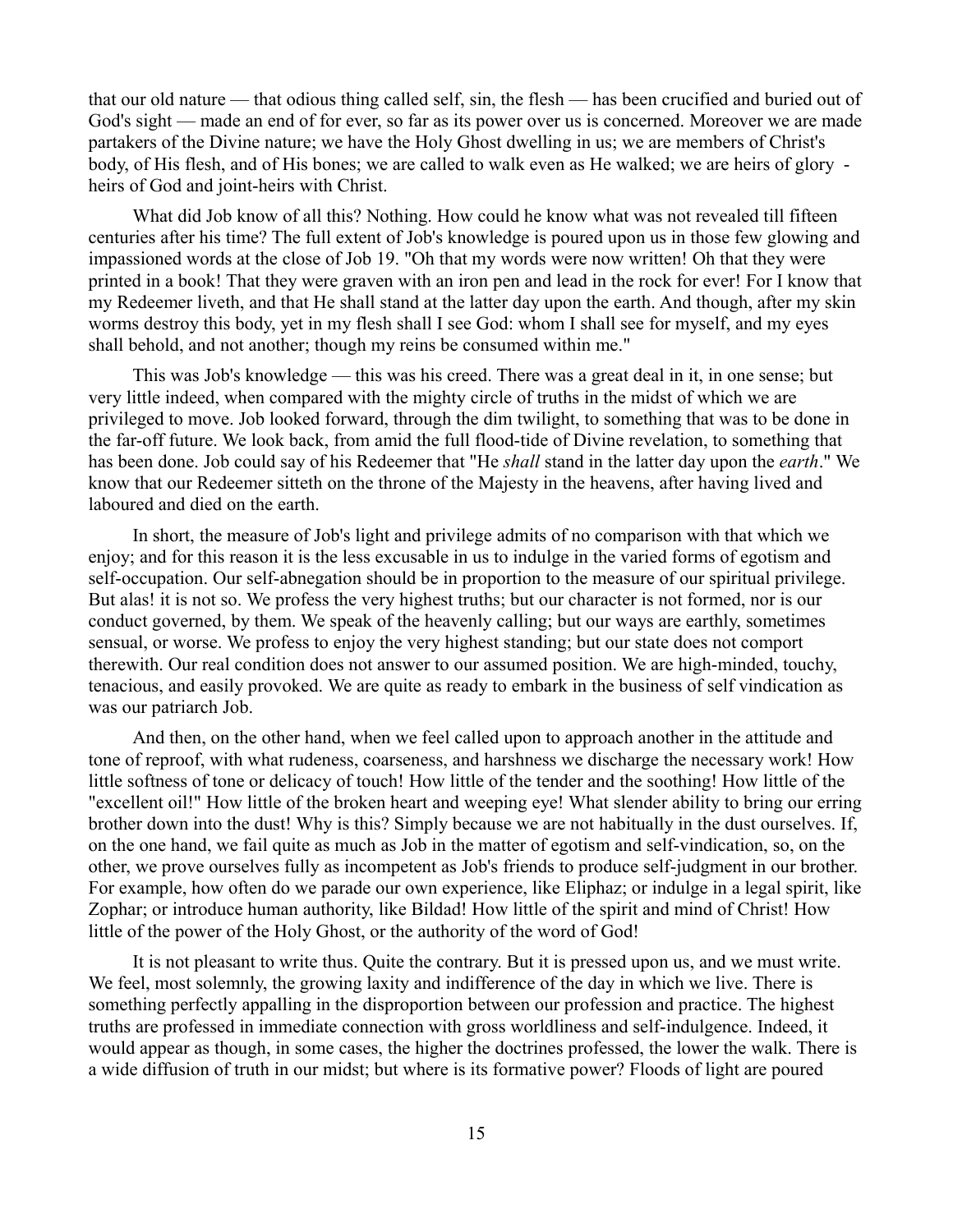upon the intelligence; but where are the profound exercises of heart and conscience in the presence of God? The rigid rule of precise and accurate statement is attended to; but where is the true practical result? Sound doctrine is unfolded in the letter; but where is the spirit? There is the form of words; but where is the living exponent?

Is it that we do not prize sound doctrine and accurate statement? Is it that we undervalue the wide diffusion of precious truth, in its very highest forms? Far, far away be the thought! Human language would utterly fail to set forth our estimate of these things. God forbid we should pen a line which might tend, in any wise, to lower, in the mind of the reader, the sense of the unspeakable value and importance of a lofty — yea, the very loftiest — standard of truth and sound doctrine. We are most thoroughly convinced that we shall never improve our morals by lowering, the breadth of a hair, the standard of principle.

But, Christian reader, we would lovingly and solemnly ask you, Does it not strike you that there is, in our very midst, a most melancholy lack of the tender conscience and the exercised heart? Does our practical piety keep pace with our profession of principle? Is the standard of morals at all up to the standard of doctrine?

Ah! we anticipate the reply of the grave and thoughtful reader. We know too well the terms in which that reply must be couched. It is but too plain that the truth does not act on the conscience — that the doctrine does not shine in the life — that the practice does not correspond with the profession.

We speak for ourselves. As God is our witness, we pen these lines, in His presence, in a spirit of self-judgment. It is our hearty desire that the knife should enter into our own soul, and reach the deep roots of things there. The Lord knows how much we should prefer laying the axe to the root of self and there leave it to do its work. But we feel we have a sacred duty to discharge to the individual reader and to the Church of God; and, moreover, we feel that that duty would not be discharged were we merely to set forth the precious, and the beautiful, and the true. We are convinced that God would have us not only to be exercised in heart and conscience ourselves, but also to seek to exercise the hearts and consciences of all with whom we have to do.

True it is — a truth often stated and proved - that worldliness, and carnality, and self-indulgence in all its phases, in the wardrobe, the library, the equipage, and the table — that fashion and style, folly and vanity, pride of *caste*, of intellect, and of purse — none of these things can be talked down, written, lectured, or scolded down. This we fully believe. But must not conscience be addressed? Must not the voice of holy exhortation fall on the ear? Shall we suffer laxity, indifferentism, and Laodicean lukewarmness to pave the way for a universal scepticism, infidelity, and practical atheism, and not be roused in conscience ourselves, and seek to rouse others? God forbid! No doubt, the higher and the better way is to have the evil expelled by the good; to have the flesh subdued by the Spirit; to have self displaced by Christ; to have the love of the world supplanted by the love of the Father. All this we fully feel and freely admit; but, while feeling and admitting all this, we must still press upon our own conscience, and that of the reader, the urgent demand for solemn and searching review — for deep searchings of heart in the secret of the presence of God — for profound self-judgment, in reference to our whole career. Blessed be God! we can carry on these exercises before the throne of grace, the precious mercy-seat. "Grace reigns." Precious consoling sentence! Should it prevent exercise of soul? Nay, it should only impart the right tone and character thereto. We have to do with victorious grace, not that we may indulge self, but mortify it all the more thoroughly.

May the Lord make us really humble, earnest, and devoted! May the deep utterance of the heart, both of the writer and the reader, be, "Lord, I am Thine — Thine only, Thine wholly, Thine for ever!"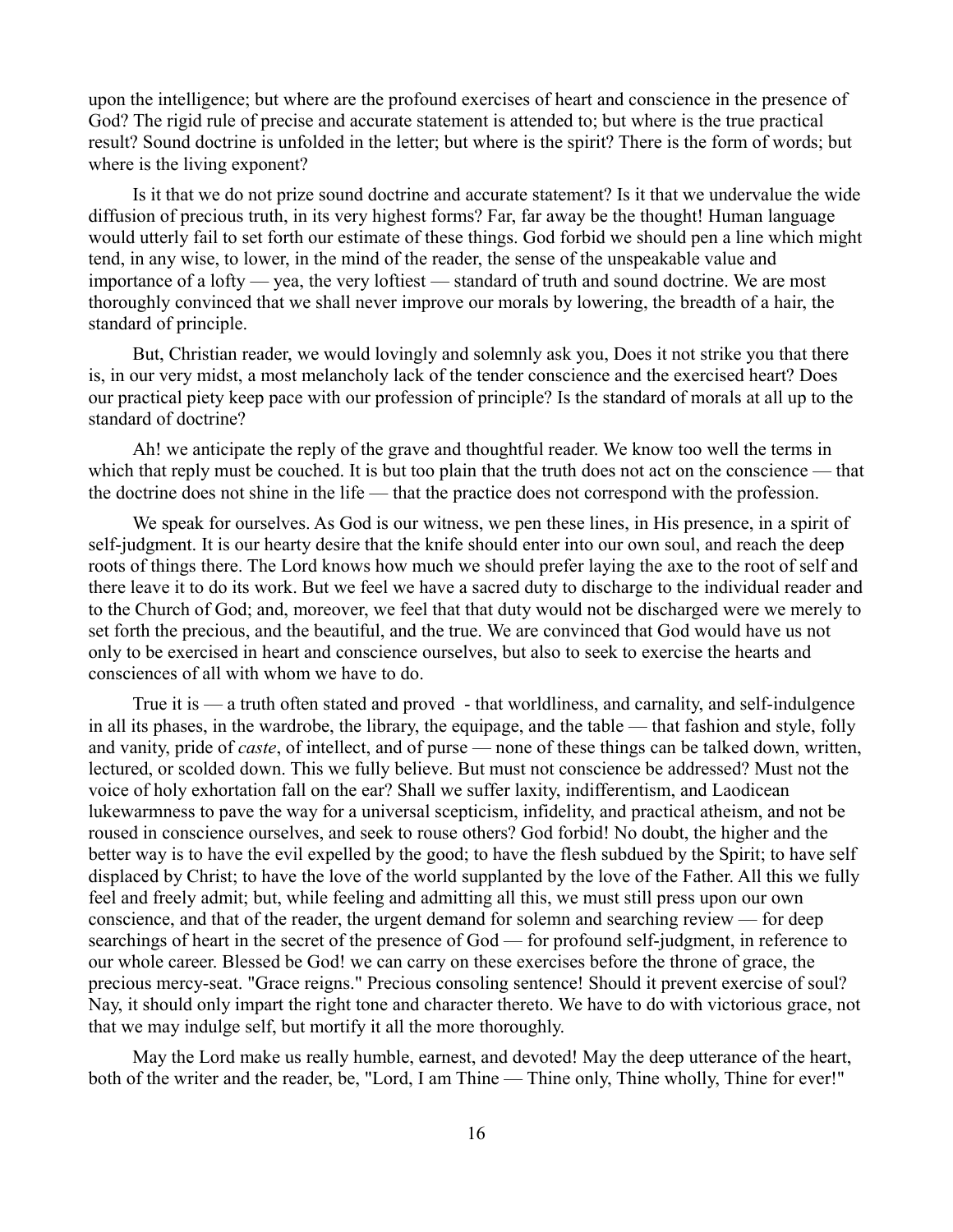This may seem to some a digression from our special theme; but we trust the digression may not be in vain; but that, by the grace of God, it will yield something for the heart and conscience of both the writer and the reader; and thus we shall be better prepared to understand and appreciate the powerful ministry of Elihu, to which we shall now turn our attention, in dependence upon Divine guidance.

The reader cannot fail to notice the double bearing of this remarkable ministry — its bearing upon our patriarch, and its bearing upon his friends. This is only what we might expect. Elihu, as we have already remarked, had patiently listened to the arguments on both sides. He had, as we say, heard both parties out. He had allowed them to exhaust themselves — to say all they had to say: "Elihu had waited till Job had spoken, because they were elder than he." This was in lovely moral order. It was, most surely, the way of the Spirit of God. Modesty, in a young man, is most graceful. Would there were more of it in our midst! Nothing is more attractive, in the young, than a quiet, retiring spirit. When real worth lies concealed beneath a modest and humble exterior, it is sure to draw the heart with irresistible power. But, on the other hand, nothing is more repulsive than the bold self-confidence — the pushing forwardness, and self-conceit of many of the young men of the present day. All such persons would do well to study the opening words of Elihu, and to imitate his example.

"And Elihu, the son of Barachel the Buzite, answered and said, I am young, and ye are very old: wherefore I was afraid, and durst not show you mine opinion. I said, Days should speak, and multitude of years should teach wisdom." This is the natural order. We expect hoary heads to contain wisdom; and, hence, it is but right and comely for young men to be swift to hear, slow to speak, in the presence of their elders. We may set it down as an almost fixed principle, that a forward young man is not led by the Spirit of God — that he has never measured himself in the Divine presence — that he has never been thoroughly broken down before God.

No doubt, it may often happen, as in the case of Job and his friends, that old men give utterance to very foolish things. Grey hairs and wisdom do not always go together; and it not infrequently happens that aged men, relying upon the mere fact of their years, assume a place for which they have no sort of power, either moral, intellectual, or spiritual. All this is perfectly true, and it has to be considered by those whom it may concern. But it leaves wholly untouched the fine moral sentiment contained in Elihu's opening address: "I am young, and ye are very old; wherefore I was afraid, and durst not show you mine opinion." This is always right. It is always comely for a young man to be afraid to show his opinion. We may rest assured that a man who possesses inward moral power — who, as we say, *has it in him* — is never in haste to push himself forward; but yet, when he does come forward, he is sure to be heard with respect and attention. The union of modesty and moral power imparts an irresistible charm to the character; but the most splendid abilities are marred by a selfconfident style

"But," continues Elihu, "there is a spirit in man; and the inspiration of the Almighty giveth him understanding." This introduces another element altogether. The moment the Spirit of God enters the scene, it ceases to be a question of youth or old age, inasmuch as He can speak by old or young. "Not by might or by power; but by my Spirit, saith the Lord of hosts." This holds good always. It was true for the patriarchs; true for the prophets; true for apostles; true for us; true for all. It is not by human might or power, but by the eternal Spirit.

Here lay the deep secret of Elihu's quiet power. He was filled with the Spirit, and hence we forget his youth, while hearkening to the words of spiritual weight and heavenly wisdom that proceed out of his mouth, and we are reminded of Him who spake as one having authority, and not as the scribes. There is a striking difference between a man who speaks as an oracle of God, and one who speaks in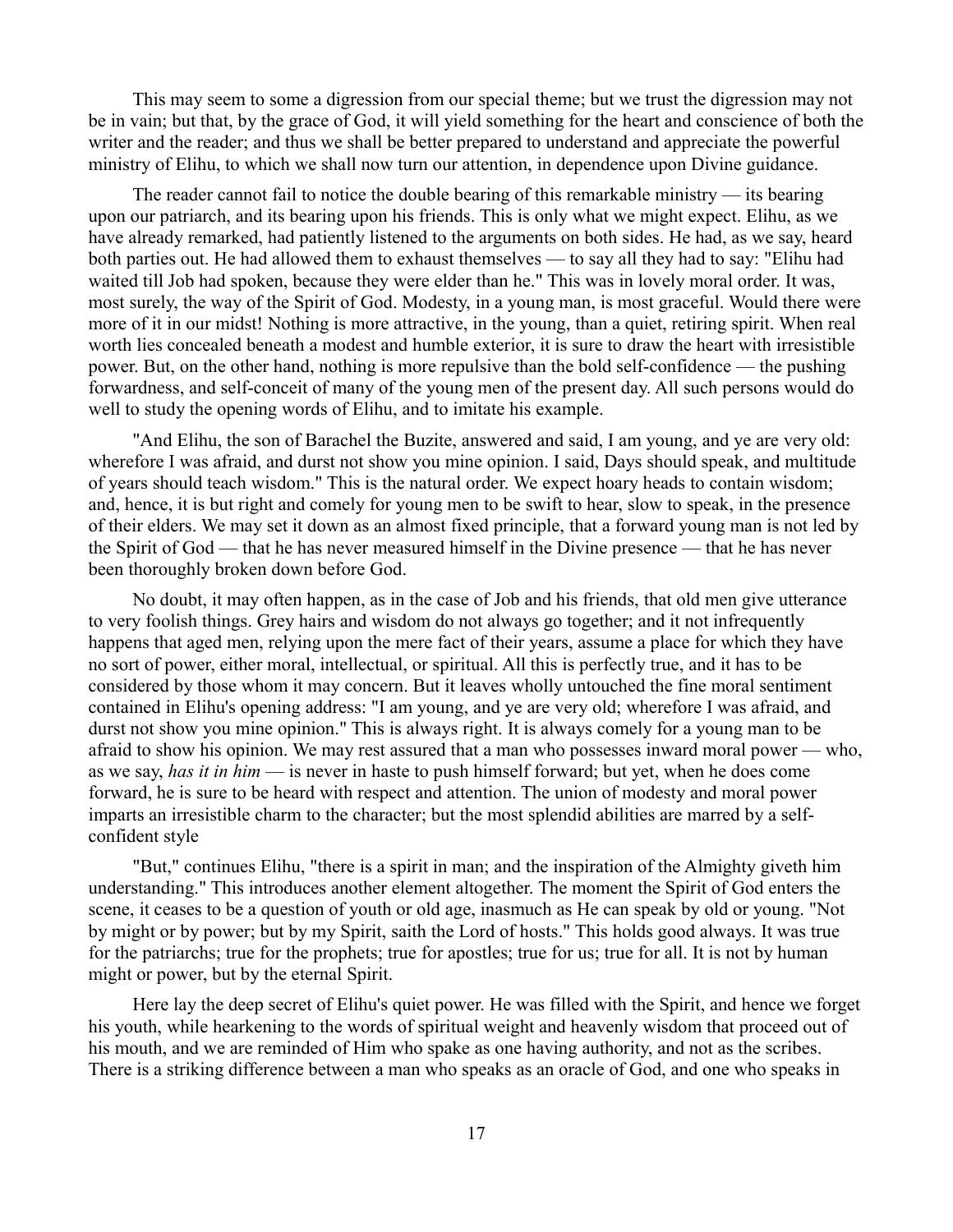mere official routine — between one who speaks from the heart, by the Spirit's holy unction, and one who speaks from the intellect by human authority. Who can duly estimate the difference between these two? None but those who possess and exercise the mind of Christ.

But let us proceed with Elihu's address. "Great men," he tells us, "are not always wise." How true! "Neither do the aged understand judgment. Therefore I said, Hearken to me; I also will show mine opinion. Behold, I waited for your words; I gave ear to your reasons, whilst ye searched out what to say. Yea, I attended unto you, and, behold, there was none of you that convinced Job, or that answered his words."

Let us specially note this. "There was none of you that convinced Job." This was clear enough. Job was just as far from being convinced at the close of the discussion as he was at the commencement. Indeed we may say that each fresh argument drawn from the treasury of experience, tradition, and legality, only served to stir some fresh and deeper depth of Job's unjudged, unsubdued, unmortified nature. This is a grand moral truth, illustrated on every page of the book which lies open before us.

But how instructive the reason for all this! "Lest ye should say, We have found out wisdom; God thrusteth him down, not man." No flesh shall glory in the presence of God. It may boast itself outside. It may put forth its pretensions, and glory in its resources, and be proud of its undertakings, so long as God is not thought of. But only introduce Him, and all the vauntings, the boastings, the vain-gloryings, the lofty pretensions, the self-complacency, and the self-conceit will be withered up in a moment.

Reader, let us remember this. "Boasting is excluded." Yes; all boasting — the boasting of Job, the boasting of his friends. If Job had succeeded in establishing his cause, he would have boasted. If, on the other hand, his friends had succeeded in silencing him, they might have boasted. But no; "God thrusteth him down, not man."

Thus it was; thus it is; and thus it must ever be. God knows how to humble the proud heart and subdue the stubborn will. It is utterly vain for any one to set himself up; for we may rest assured that every one who is set up must, sooner or later, be up-set. The moral government of God has so ordered and enacted that all that is high and lifted up must come down. This is a salutary truth for us all; but especially for the young, the ardent, and the aspiring. It is well to keep in the shade, for there it is we most enjoy the sunshine. This may seem a paradox, but, to faith, it is plain. The humble, retired, shady path is, unquestionably, the safest, the happiest, and the best. May we ever be found treading it, until we reach that bright and blessed scene where pride and ambition are unknown!

The effect of Elihu's opening words upon Job's three friends was most striking. "They were amazed; they answered no more; they left off speaking. When I had waited — for they spake not, but stood still, and answered no more — I said, I will answer also my part; I also will show mine opinion." And then, lest any should suppose that he was speaking his own words, he adds, "For I am full of matter; the spirit within me constraineth me." This is the true spring and power of all ministry, in all ages. It must be "the inspiration of the Almighty," or it is worth absolutely nothing.

We repeat, this is the only true source of ministry, at all times and in all places. And, in saying this, we do not forget that a mighty change took place when our Lord Christ ascended to heaven and took His seat at the right hand of God, in virtue of accomplished redemption. To this glorious truth we have often referred the readers of our magazine, *Things New and Old*; and, hence, we shall not now permit ourselves to dwell upon it. We merely touch upon it in this place, lest the reader might imagine that, when we speak of the true source of ministry in all ages, we were forgetting what is marked and distinctive in the Church of God now, in consequence of the death and resurrection of Christ, the presence and indwelling of the Holy Ghost in the individual believer, and in the Church, which is the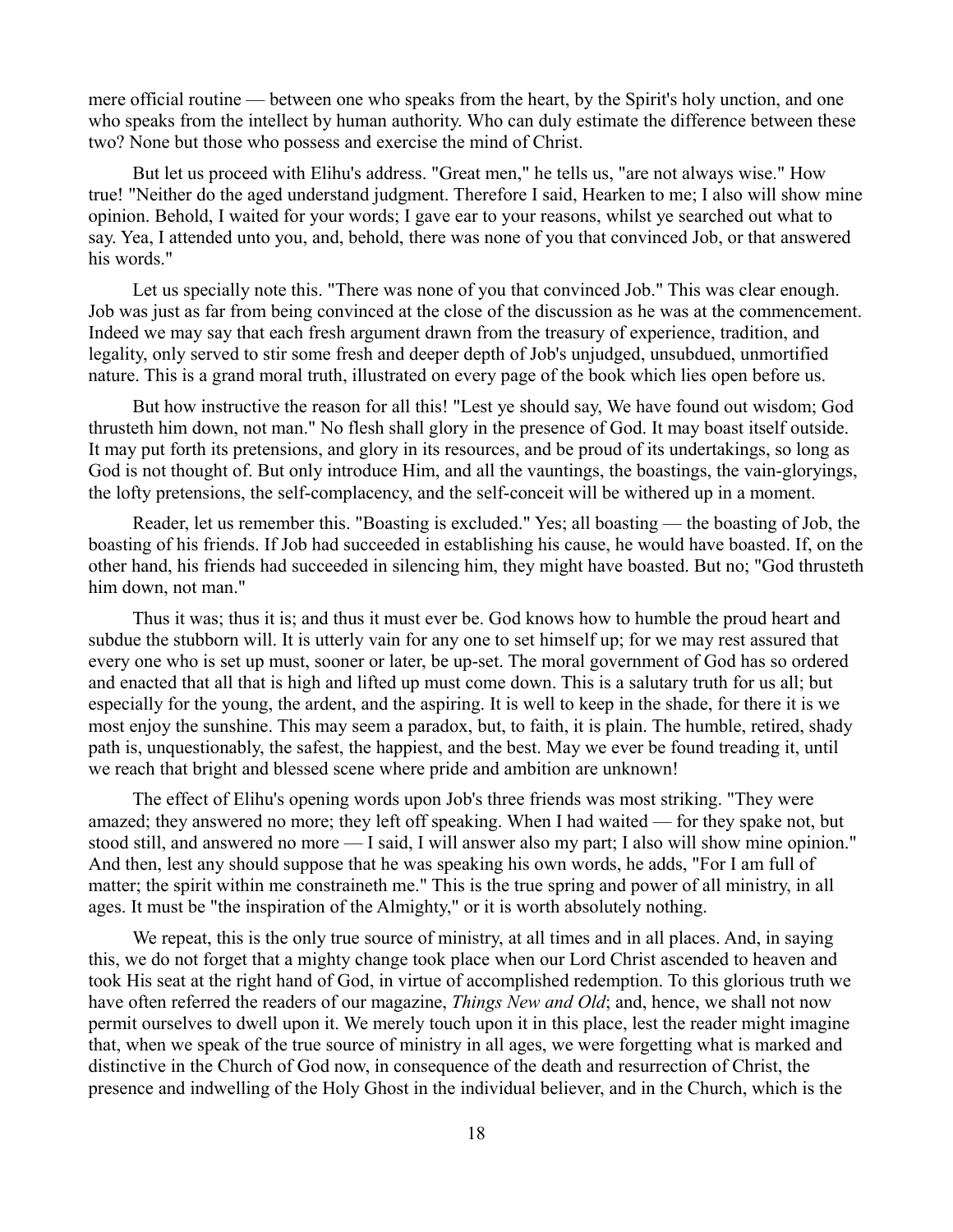body of Christ on earth. Far from it. Thanks and praise be to God! we have too deep a sense of the value, importance, and practical weight of that grand and glorious truth ever to lose sight of it for a moment. Indeed it is just this deep sense, together with the remembrance of Satan's ceaseless effort to ignore the truth of the presence of the Holy Ghost in the Church, that leads us to pen this cautionary paragraph.

Still, Elihu's principle must ever hold good. If any man is to speak with power and practical effect, he must be able, in some measure, to say, "I am full of matter; the spirit within me constraineth me.\* Behold, my belly is as wine which hath no vent; it is ready to burst like new bottles. I will speak, that I may be refreshed: I will open my lips and answer." Thus it must ever be, in measure at least, with all who will speak, with real power and effect, to the hearts and consciences of their fellows. We are forcibly reminded, by Elihu's glowing words, of that memorable passage in the seventh of John, "He that believeth on me, as the Scripture hath said, out of his belly shall flow rivers of living water." True it is that Elihu knew not the glorious truth set forth in these words of our Lord, inasmuch as they were not made good till fifteen centuries after his time. But then he knew the principle — he possessed the germ of what was afterwards to come out in full flow and rich mellow fruit. He knew that a man, if he is to speak with point, pungency, and power, must speak by the inspiration of the Almighty. He had listened till he was tired, to men talking a quantity of powerless matter — saying some truisms drawing from their own experience, or from the musty stores of human tradition. He was well-nigh wearied out with all this, and he rises, in the mighty energy of the Spirit, to address his hearers as one fitted to speak like an oracle of God.

{\*Let the reader distinctly understand that Elihu, in the above quotation. speaks not of the indwelling of the Holy Ghost, as believers now know it. This was wholly unknown to saints in Old Testament times, and was the direct result of accomplished redemption — the special fruit of the glorification of Christ, at the right hand of the Majesty in the heavens. This important truth has been repeatedly referred to and dwelt upon at other times, and hence we shall not go into it now but we would request the reader to turn to John 7: 39, and John 16: 7, and meditate upon the doctrine there taught, apart from all preconceived thoughts of his own, and irrespective of all the opinions of men. From these Scriptures he will see distinctly that the Holy Ghost did not and could not come, until Jesus was glorified. This is not a mere speculation — a human theory — the dogma of a certain school. It is a grand foundation truth of Christianity, to be reverently received tenaciously held, and faithfully confessed by every true Christian. May all the Lord's people be led to see and believe it!}

Here lies the deep and blessed secret of ministerial power and success. "If any man speak, says Peter, "let him speak as the oracles of God." It is not, be it carefully observed, merely speaking according to Scripture — an all-important and essential matter, most surely. It is more. A man may rise and address his fellows for an hour, and, from beginning to end of his discourse, he may not utter so much as a single unscriptural sentence; and all the while, he may not have been God's oracle at the time; he may not have been God's mouthpiece, or the present exponent of His mind to the souls before him.

This is peculiarly solemn, and demands the grave consideration of all who are called to open their lips in the midst of God's people. It is one thing to utter a certain amount of true sentiment, and quite another to be the living channel of communication between the very heart of God and the souls of God's people. It is this latter, and this alone, that constitutes true ministry. A man who speaks according to this most excellent principle will so affect the hearts and consciences of his hearers that each one will feel tempted to think that some one has been telling tales to the speaker, and revealing to him the very feelings of his own heart. In short, a man who speaks as an oracle of God will bring the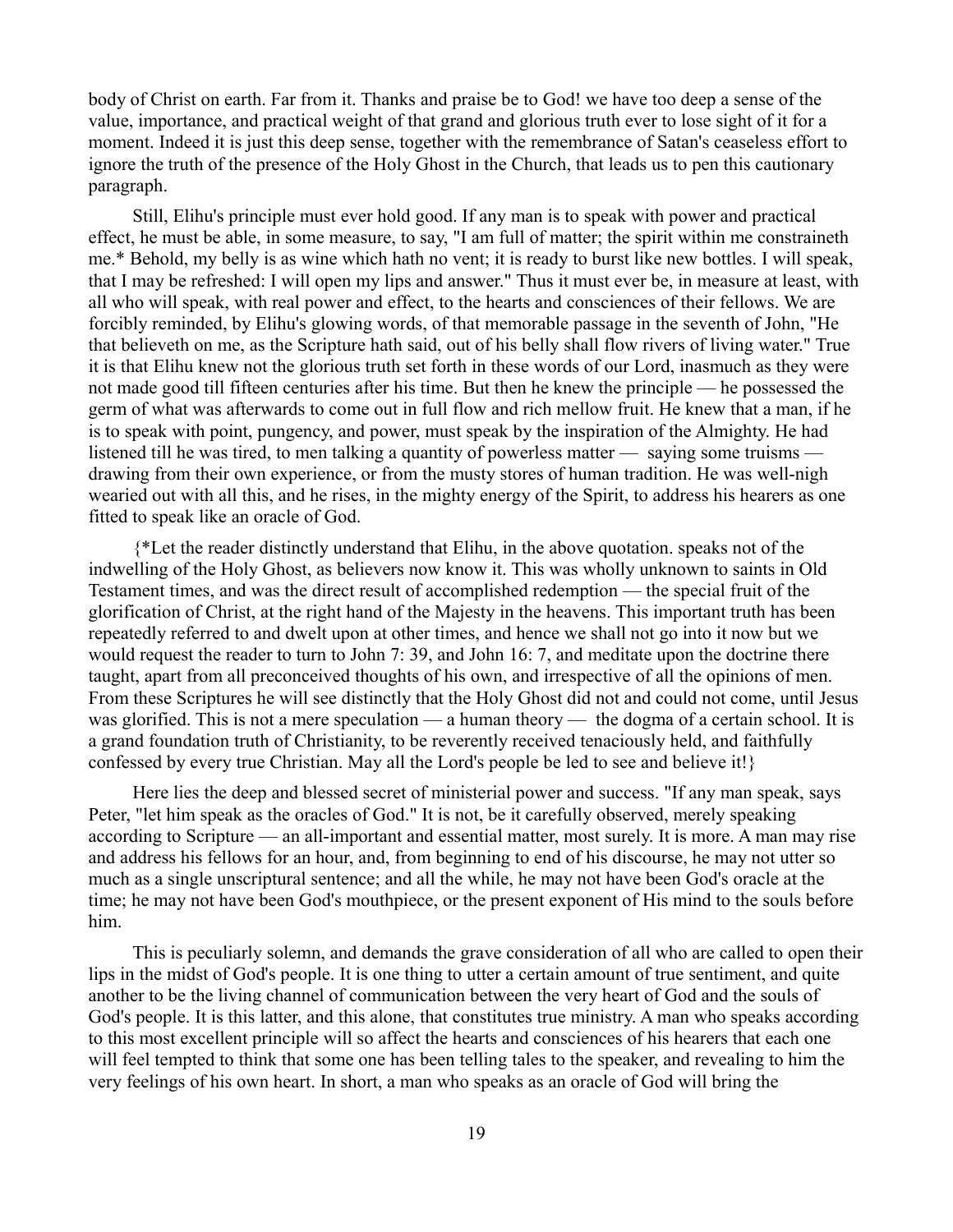conscience of the hearer so into the very light of the Divine presence, that every chamber of the heart is laid open, and every moral spring touched. This is true ministry. All else is powerless, valueless, fruitless. Nothing is more deplorable and humiliating than to listen to a man who is evidently drawing from his own poor and scanty resources, or trafficking in second-hand truth, in borrowed thoughts. Better far for such to be silent — better for their hearers, better for themselves. Nor this only. We may often hear a man giving forth to his fellows that on which his own mind has been dwelling in private with much interest and profit. He may utter truth, and important truth; but it is not *the* truth for the souls of the people — *the* truth for the moment. He has spoken according to Scripture, so far as his matter is concerned; but he has not spoken as an oracle of God.

Thus, then, may all learn a valuable lesson from Elihu; and, most surely, it is a needed lesson. Some may feel disposed to say it is a difficult lesson — a hard saying. But no; if we only live in the Lord's presence, in the abiding sense of our own nothingness and of His all-sufficiency, we shall know the precious secret of all effective ministry; we shall know how to lean upon God alone, and thus be independent of men, in the right sense; we shall be able to enter into the meaning and force of Elihu's further words, "Let me not, I pray you, accept any man's person; neither let me give flattering titles unto man. For I know not to give flattering titles; in so doing my Maker would soon take me away" (Job 32: 21, 29).

In studying the ministry of Elihu, we find in it two grand elements, namely, "grace and truth." Both these were essential in dealing with Job; and, consequently, we find both coming out with extraordinary power. He tells Job and his friends very distinctly that he knows not how to give flattering titles unto man. Here the voice of "truth" falls, with great clearness on the ear. Truth puts every one in his right place; and, just because it does so, it cannot bestow titles of flattery upon a poor guilty mortal, however much that mortal might be gratified by them. Man must be brought to know himself, to see his true condition, to confess what he really is. This was precisely what Job needed. He did not know himself, and his friends could not give him that knowledge. He needed to be led down into the depths; but his friends could not conduct him thither. He needed self-judgment; but his friends were wholly unable to produce it.

But Elihu begins by telling Job the truth. He introduces God into the scene in His true character. This was just what the three friends had failed to do. No doubt they had referred to God; but their references were cloudy, distorted, and false. This is plain from Job 42: 7, 8, where we are told that, "The Lord said to Eliphaz the Temanite, My wrath is kindled against thee, and against thy two friends; for *ye have not spoken of me the thing* that is right, as my servant Job hath. Therefore take unto you now seven bullocks and seven rams, and go to my servant Job, and offer up for yourselves a burnt offering; and my servant Job shall pray for you, for him will I accept; lest I deal with you after your folly, in that ye have not spoken of me the thing which is right, like my servant Job." [The reader will bear in mind that the above words were spoken after Job's repentance. It is of the very last importance to see this.] They had utterly failed to bring God before the soul of their friend, and there they failed in producing the needed self-judgment.

Not so Elihu. He pursues a totally different line of things. He brings the light of "truth" to bear upon Job's conscience; and at the same time he administers the precious balm of "grace" to his heart. Let us quote his further sayings: "Wherefore, Job, I pray thee, hear my speeches, and hearken to all my words. Behold, now I have opened my mouth, my tongue hath spoken in my mouth. My words shall be of the uprightness of my heart, and my lips shall utter knowledge clearly. The Spirit of God hath made me, and the breath of the Almighty hath given me life. If thou canst answer me, set thy words in order before me, stand up. Behold, I am according to thy wish in God's stead: I also am formed out of the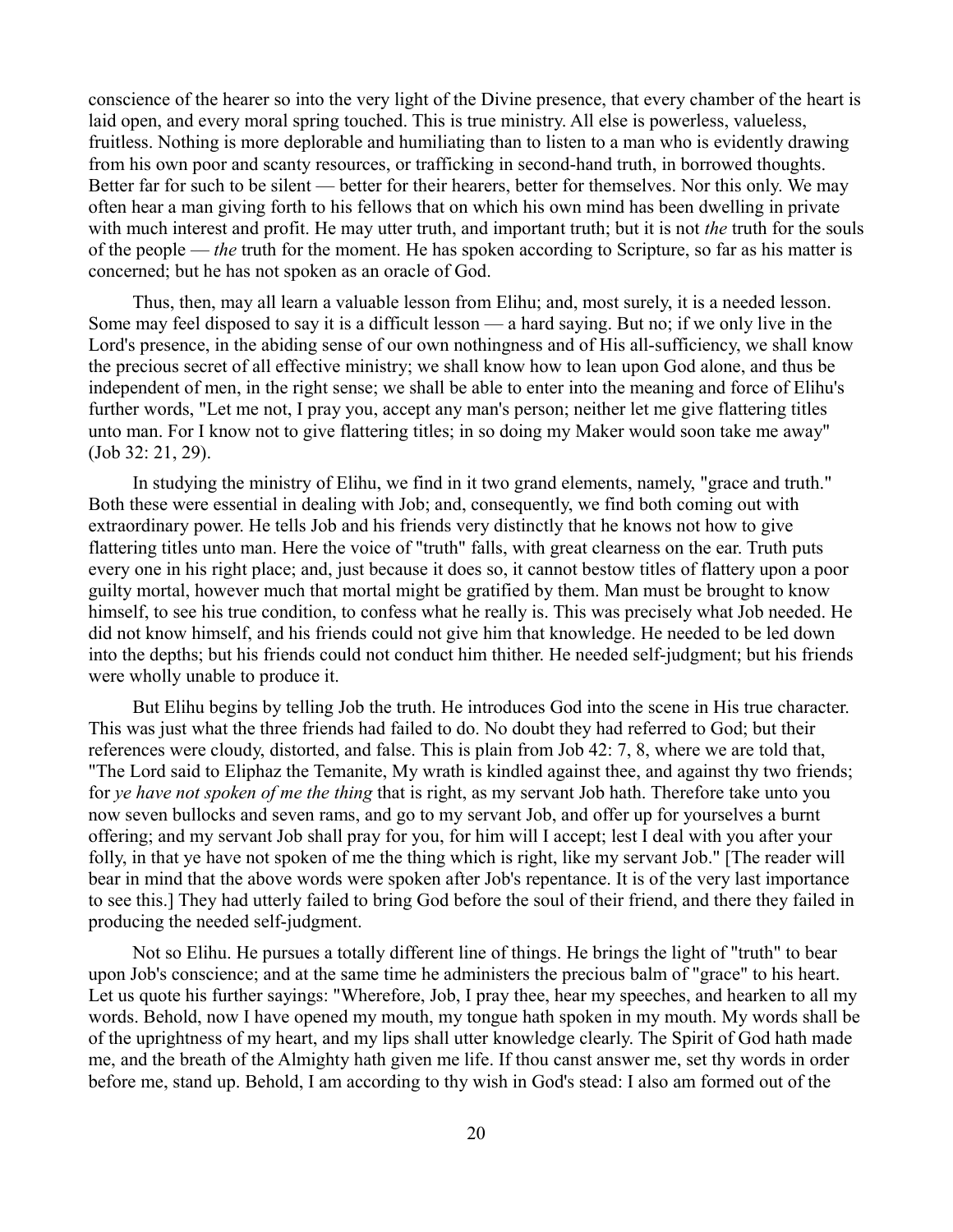clay. Behold, my terror shall not make thee afraid, neither shall my hand be heavy upon thee."

In these accents, the ministry of "grace" unfolds itself, sweetly and powerfully, to the heart of Job. Of this most excellent ingredient there was a total absence in the ministry of the three friends. They showed themselves only too ready to bear down upon Job with "a heavy hand." They were stern judges, severe censors, false interpreters. They could fix their cold, grey eye upon the wounds of their poor afflicted friend, and wonder how they came there They looked on the crumbling ruins of his house; and drew the harsh inference that the ruin was but the result of his bad behaviour. They beheld his fallen fortunes, and, with unmitigated severity, concluded that those fortunes had fallen because of his faults. They had proved themselves to be entirely one-sided judges. They had wholly misunderstood the dealings of God. They had never seized the full moral force of that one weighty sentence, "*God trieth the righteous."* In a word, they were utterly astray. Their standpoint was false, and hence their whole range of vision was defective. There was neither "grace" nor "truth" in their ministry, and therefore they failed to convince Job. They condemned him without convincing him, whereas they ought to have convinced him and made him condemn himself.

Here it is that Elihu stands out in vivid contrast. He tells Job the truth; but he lays no heavy hand upon him. Elihu has learnt the mighty mysterious power of "the still small voice" — the soul-subduing, heart-melting virtue of grace. Job had given utterance to a quantity of false notions about himself, and those notions had sprouted from a root to which the sharp axe of "truth" had to be applied. "Surely," says Elihu, "thou hast spoken in mine hearing, and I have heard the voice of thy words, saying, I am clean without transgression, I am innocent; neither is there iniquity in me.

What words for any poor sinful mortal to utter! Surely, though "the true light" in which we may walk had not shone on the soul of this patriarch, we may well marvel at such language. And yet, mark what follows. Although he was so clean, so innocent, so free from iniquity, he nevertheless says of God that, "He findeth occasions, he counteth me for His enemy. He putteth my feet in the stocks, He marketh all my paths." Here is a palpable discrepancy. How could a holy, just, and righteous Being count a pure and innocent man His enemy? Impossible. Either Job was self-deceived, or God was unrighteous; and Elihu, as the minister of truth, is not long in pronouncing a judgment, and telling us which is which. "Behold, in this thou art not just: I will answer thee, that God is greater than man." What a simple truth! And yet how little understood! If God is greater than man, then, obviously, He, and not man, must be the Judge of what is right. This the infidel heart refuses; and hence the constant tendency to sit in judgment upon the works and ways and word of God — upon God Himself. Man, in his impious and infidel folly, undertakes to pronounce judgment upon what is and what is not worthy of God; to decide upon what God ought and what He ought not to say and to do. He proves himself utterly ignorant of that most simple, obvious, necessary truth, that "God is greater than man."

Now, it is when the heart bows under the weight of this great moral truth, that we are in a fit attitude to understand the object of God's dealings with us. Assuredly He must have the upper hand. "Why dost thou strive against him? for He giveth not account of any of His matters. For God speaketh once, yea twice, yet man perceiveth it not. In a dream, in a vision of the night, when deep sleep falleth upon men, in slumberings upon the bed; then he openeth the ears of men, and sealeth their instruction, *that He may withdraw man from his purpose, and hide pride from man. He keepeth back* his soul from the pit, and his life from perishing by the sword."

The real secret of all Job's false reasoning is to be found in the fact that he did not understand the character of God, or the object of all His dealings. He did not see that God was trying him, that He was behind the scenes and using various agents for the accomplishment of His wise and gracious ends.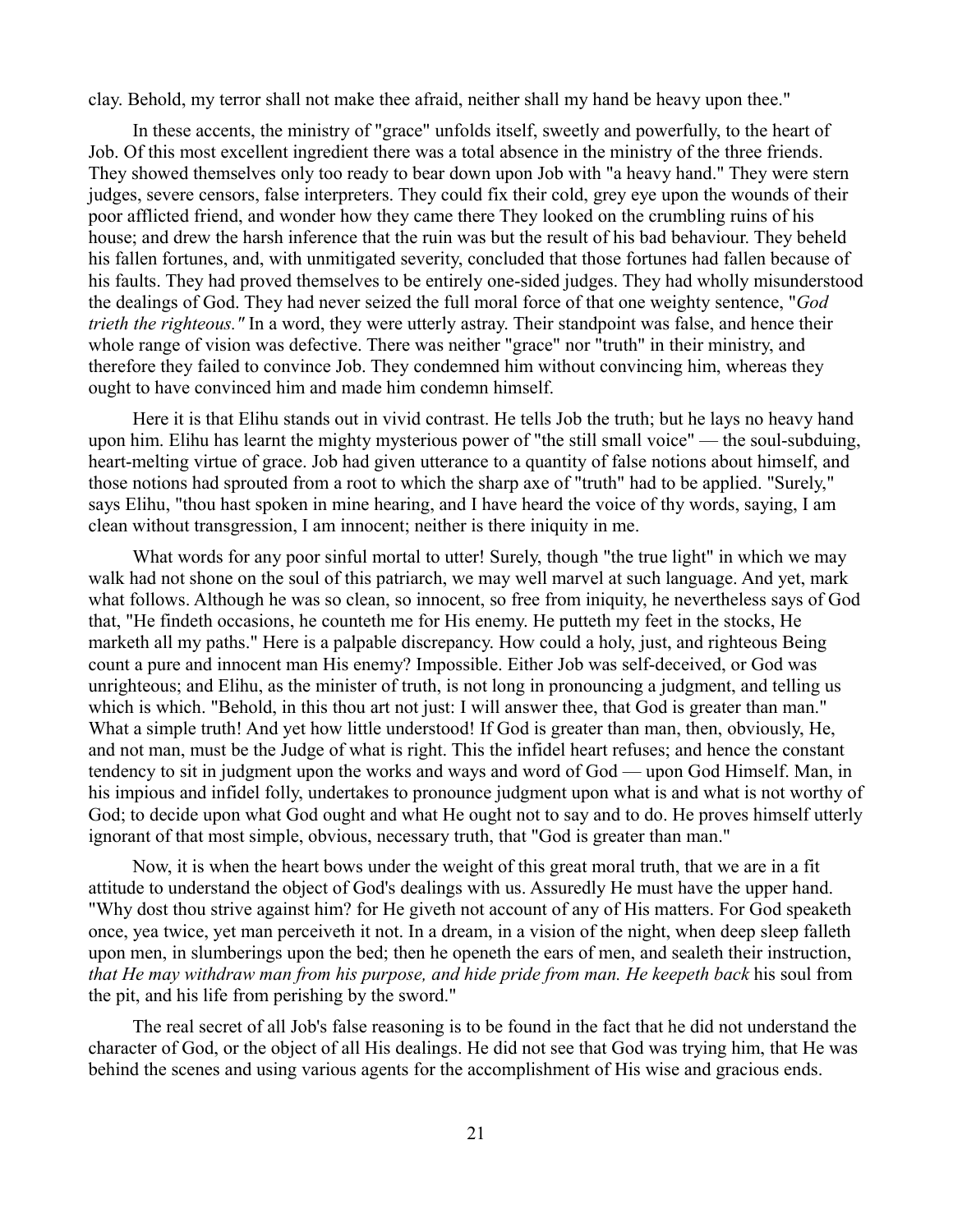Even Satan himself was a mere instrument in the hand of God; nor could he move the breadth of a hair beyond the divinely prescribed limit; and moreover, when he had executed his appointed business, he was dismissed, and we hear no more about him. God was dealing with Job. He was trying him in order that He might instruct him, withdraw him from his purpose, and hide pride from him. Had Job seized this grand point, it would have saved him a world of strife and contention. Instead of getting angry with people and things, with individuals and influences, he would have judged himself and bowed low before the Lord in meekness and brokenness and true contrition.

This is immensely important for us all. We are all of us prone to forget the weighty fact that "God trieth the righteous." "He withdraweth not His eyes from them." We are in His hands, and under His eye continually We are the objects of His deep, tender, and unchanging love; but we are also the subjects of His wise moral government. His dealings with us are varied. They are sometimes preventive; sometimes corrective; always instructive. We may be bent on some course of our own, the end of which would be moral ruin. He intervenes and withdraws us from our purpose. He dashes into fragments our air-built castles, dissipates our golden dreams, and interrupts many a darling scheme on which our hearts were bent, and which would have proved to be certain destruction "Lo, all these things worketh God oftentimes with man, to bring back his soul from the pit, *to be enlightened with the light of the living."*

If the reader will turn for a moment to Hebrews 12: 3-12, he will find much precious instruction on the subject of God's dealings with His people. We do not attempt to dwell upon it, but would merely remark that it presents three distinct ways in which we may meet the chastening of our Father's hand. We may "*despise*" it, as though His hand and His voice were not in it; we may "*faint*" under it, as though it were intolerable, and not the precious fruit of His love; or, lastly, we may be; "*exercised* by it," and thus reap, in due time "the peaceable fruits of righteousness."

"Now, if our patriarch had only seized the great fact that God was dealing with him; that He was trying him for his ultimate good; that He was using circumstances, people, the Sabeans, Satan himself, as His instruments; that all his trials, his losses, his bereavements, his sufferings, were but God's marvellous agency in bringing about His wise and gracious end; that

He would assuredly perfect that which concerned His dear and much-loved servant, because His mercy endureth for ever; in a word, had Job only lost sight of all second causes, and fixed his thoughts upon the living God alone, and accepted all from His loving hand, he would have more speedily reached the Divine solution of all his difficulties.

But it is precisely here that we are all apt to break down. We get occupied with men and things; we view them in reference to ourselves. We do not walk with God through, or rather above, the circumstances; but, on the contrary, we allow the circumstances to get power over us. In place of keeping God between us and our circumstances, we permit these latter to get between us and God. Thus we lose the sense of His presence, the light of His countenance, the holy calmness of being in His loving hand, and under His fatherly eye. We become fretful, impatient, irritable, fault-finding. We get far away from God, out of communion, thoroughly astray, judging every one except ourselves, until at length God takes us in hand, and by His own direct and powerful ministry, brings us back to Himself in true brokenness of heart and humbleness of mind. This is "the end of the Lord."

We must, however, draw this paper to a close. Gladly would we expatiate further on Elihu's remarkable ministry; with pleasure and profit could we quote his further appeals to Job's heart and conscience, his pungent arguments, his pointed questions. But we must forbear, and leave the reader to go through the remaining chapters for himself. In so doing, he will find that when Elihu closes his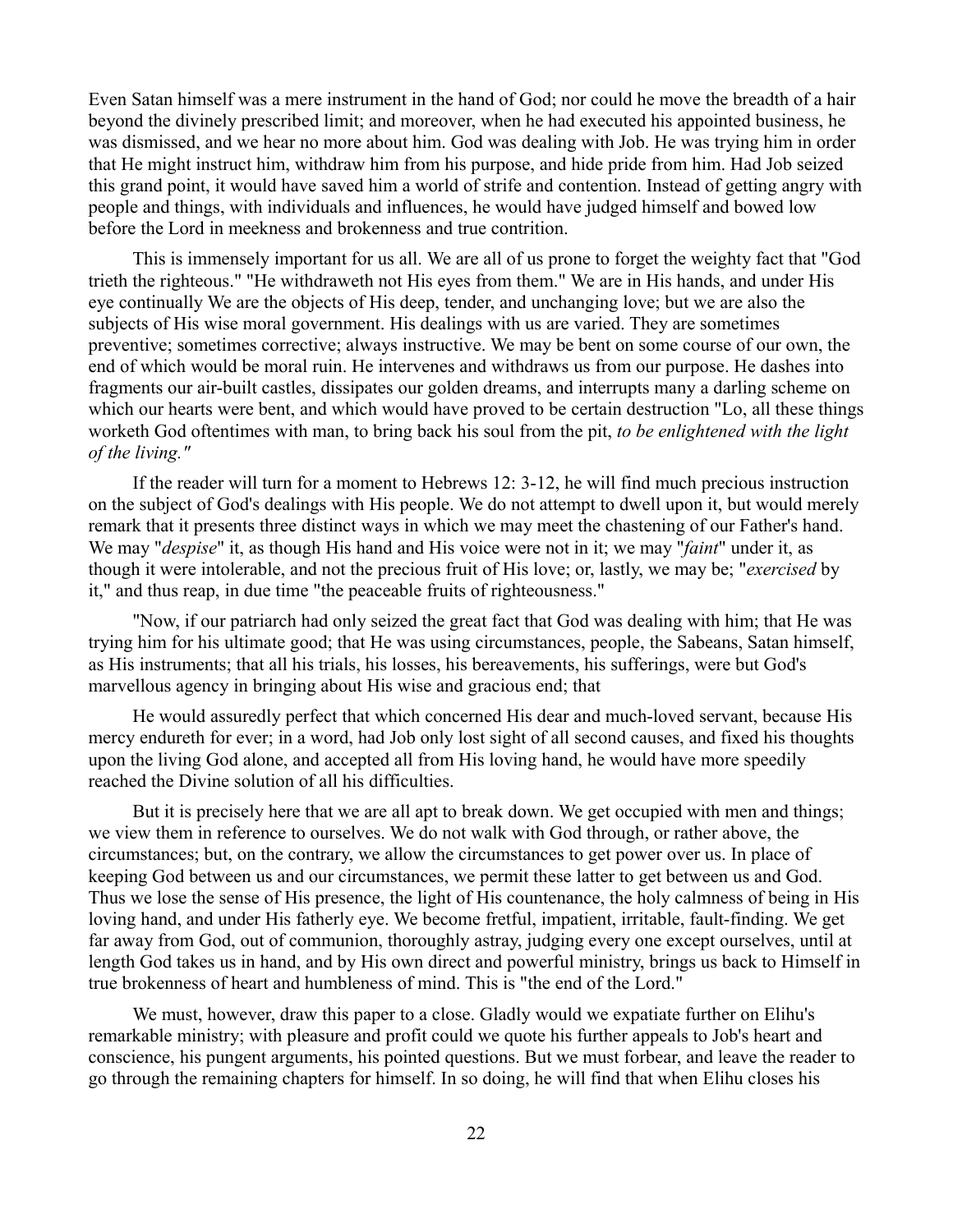ministry, God Himself begins to deal directly with the soul of His servant (Job 38-41). He appeals to His works in creation as the display of a power and wisdom which ought assuredly to make Job feel his own littleness. We do not attempt to cull passages from one of the most magnificent and sublime sections of the inspired canon. It must be read as a whole. It needs no comment. The human finger could but tarnish its lustre. Its plainness is only equalled by its moral grandeur. All we shall attempt to do is to call attention to the powerful effect produced upon the heart of Job by this the most marvellous ministry surely under which mortal man was ever called to sit — the immediate ministry of the living God Himself.

This effect was threefold. It had reference to God, to himself, and to his friends — the very points on which he was so entirely astray. As to God, Elihu had declared Job's mistake in the following words: "Job hath spoken without knowledge, and his words were without wisdom My desire is that Job may be tried unto the end, because of his answers for wicked men. For he addeth rebellion unto his sin; he clappeth his hands among us, and multiplieth his words against God.... Thinkest thou this to be right, that thou saidst: My righteousness is more than God's?" But mark the change. Hearken to the breathings of a truly repentant spirit; the brief yet comprehensive statement of a corrected judgment. "Then Job answered the Lord, and said, I know that Thou canst do everything, and that no thought can be withholden from Thee. Who is he that hideth counsel without knowledge? therefore have I uttered that I understood not; things too wonderful for me, which I knew not. Hear, I beseech Thee, and I will speak I will demand of Thee, and declare Thou unto me. I have heard of Thee by the hearing of the ear, *but now mine eye seeth Thee*" (Job 42: 1-9).

Here, then, was the turning point. All his previous statements as to God and His ways are now pronounced to be "words without knowledge." What a confession! What a moment in a man's history, when he discovers that he has been all wrong! What a thorough breakdown! What profound humiliation! It reminds us of Jacob getting the hollow of his thigh touched, and thus learning his utter weakness and nothingness. These are weighty moments in the history of souls — great epochs which leave an indelible impress on the whole moral being and character. To get right thoughts about God is to begin to get right about everything. If I am wrong about God, I am wrong about myself, wrong about my fellows, wrong about all.

Thus it was with Job. His new thoughts as to God were immediately connected with new thoughts of himself; and hence we find that the elaborate self-vindication, the impassioned egotism, the vehement self-gratulation, the lengthened arguments in self-defence, all is laid aside; all is displaced by one short sentence of three words: "*I am vile*." And what is to be done with this vile self? Talk about it? Set it up? Be occupied with it? Take counsel for it? Make provision for it? Nay, "*I abhor it*."

This is the true moral ground for every one of us. Job took a long time to reach it; and so do we. Many of us imagine that we have reached the end of self when we have given a nominal assent to the doctrine of human depravity, or judged some of those sprouts which have appeared above the surface of our practical life. But, alas! it is to be feared that very few of us indeed really know the full truth about ourselves. It is one thing to say "*We* are all vile," and quite another to feel, deep down in the heart, that "*I* am vile." This latter can only be known and habitually realised in the immediate presence of God. The two things must ever go together, "Mine eye seeth *Thee*" — "Wherefore I abhor *myself."* It is as the light of what God is shines in upon what I am, that I abhor myself. And then my selfabhorrence is a real thing. It is not in word, neither in tongue, but in deed and in truth. It will be seen in a life of self-abnegation, an humble spirit, a lowly mind, a gracious carriage in the midst of the scene through which I am called to pass. It is of little use to profess very low thoughts of self, while, at the same time, we are quick to resent any injury done to us, any fancied insult, slight, or disparagement.